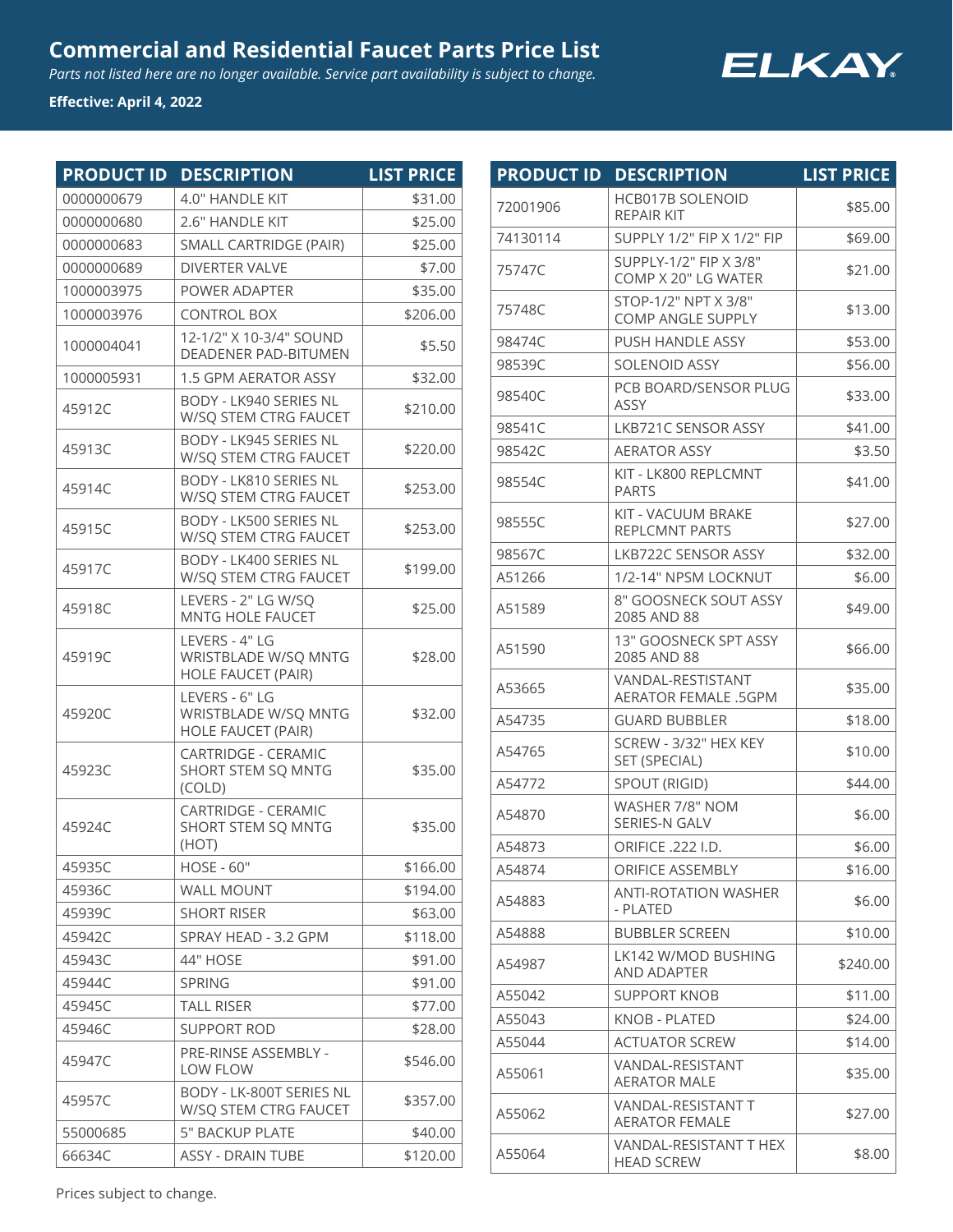|        | <b>PRODUCT ID DESCRIPTION</b>                             | <b>LIST PRICE</b> |
|--------|-----------------------------------------------------------|-------------------|
| A55066 | <b>BUBBLER ADAPTER</b>                                    | \$24.00           |
| A55182 | <b>HARDWARE BAG</b><br><b>ANTIROTATION</b>                | \$25.00           |
| A55259 | <b>METAL CLASSROOM</b><br><b>BUBBLER GUARD</b>            | \$30.00           |
| A55265 | ORIFICE AND ORIFICE<br><b>ADAPTOR PLATED</b>              | \$25.00           |
| A55295 | <b>KNOB SUPPORT - BRASS</b>                               | \$12.00           |
| A55384 | SET OF 2 HANDLES - 7"<br>55163 WRIST BLADE (W7)           | \$50.00           |
| A55387 | SET OF 2 HANDLES - A214<br>4" 1 PIECE WRIST BLADE<br>(T4) | \$29.00           |
| A55392 | SPOUT - 8" ARC TUBE<br><b>LARGE NUT</b>                   | \$53.00           |
| A55393 | SPOUT - 8" ARC TUBE<br><b>SMALL NUT</b>                   | \$35.00           |
| A55395 | SPOUT -10" ARC TUBE<br><b>SMALL NUT</b>                   | \$41.00           |
| A55396 | SPOUT - 3.5" GOOSENECK<br><b>LARGE NUT</b>                | \$48.00           |
| A55398 | SPOUT - 12" ARC TUBE<br><b>LARGE NUT</b>                  | \$50.00           |
| A55399 | SPOUT - 12" ARC TUBE<br>SMALL NUT                         | \$66.00           |
| A55400 | SPOUT - 5.3" GOOSENECK<br>LARGE NUT                       | \$48.00           |
| A55401 | SPOUT - 5.3" GOOSENECK<br><b>SMALL NUT</b>                | \$59.00           |
| A55402 | SPOUT - 8" GOOSENECK<br><b>LARGE NUT</b>                  | \$81.00           |
| A55403 | SPOUT - 8" GOOSENECK<br><b>SMALL NUT</b>                  | \$64.00           |
| A55404 | SPOUT - 3" BUCKET HOOK<br><b>POLISHED</b>                 | \$161.00          |
| A55405 | <b>SPOUT - 3" BUCKET HOOK</b><br><b>AS CAST</b>           | \$158.00          |
| A55406 | SPOUT - 7" BUCKET HOOK<br>POLISHED W/SUPPORT<br>ARM       | \$193.00          |
| A55407 | SPOUT - 8" BUCKET HOOK<br>AS CAST W/SUP ARM               | \$170.00          |
| A55408 | SPOUT - 8" TUBE                                           | \$36.00           |
| A55411 | SPOUT - DOUBLE SWING                                      | \$116.00          |
| A55412 | <b>HARDWARE PACK - 2"</b><br>OFFSET (O)                   | \$64.00           |
| A55413 | HARDWARE PACK - 1/2"<br>OFFSET (H)                        | \$57.00           |

| <b>PRODUCT ID</b> | <b>DESCRIPTION</b>                                              | <b>LIST PRICE</b> |  |
|-------------------|-----------------------------------------------------------------|-------------------|--|
| A55414            | <b>HARDWARE PACK - SHUT</b><br>\$14.00<br>OFF <sub>(S)</sub>    |                   |  |
| A55416            | FAUCET - 2113-006-005<br><b>SIDE SPRAY</b>                      | \$50.00           |  |
| A55443            | SPOUT - 8" HIGH ARC<br>TUBE LARGE NUT                           | \$42.00           |  |
| A55444            | SPOUT - 10" HIGH ARC<br><b>TUBE LARGE NUT</b>                   | \$62.00           |  |
| A55445            | SPOUT - 10" HIGH ARC<br><b>TUBE SMALL NUT</b>                   | \$55.00           |  |
| A55446            | SPOUT - 8" HIGH ARC<br>TUBE SMALL NUT                           | \$56.00           |  |
| A55468            | SPOUT - 7" VACUUM<br><b>BREAK TUBE SPOUT</b>                    | \$177.00          |  |
| A55469            | POP-UP DRAIN                                                    | \$1.00            |  |
| A55472            | WATERWAY 4" LAV - POP-<br>UP.                                   | \$183.00          |  |
| A55473            | <b>WATERWAY 4" LAV</b><br><b>METERING POP-UP</b>                | \$286.00          |  |
| A56150R           | AERATOR; TECH OEM PART<br># ELMX0563                            | \$8.00            |  |
| A56162            | <b>COMMERCIAL T4 HANDLE</b><br>(COLD ONLY)                      | \$25.00           |  |
| A56203            | <b>METAL GUARD - BUBBLER</b>                                    | \$104.00          |  |
| A56204            | ORIFICE - BUBBLER (VR)                                          | \$25.00           |  |
| A56251            | 4" CENTERSET FAUCET<br><b>BODY FOR POP-UP</b>                   | \$1.00            |  |
| A56252            | 4" CENTERSET SHORT<br><b>HANDLE</b>                             | \$24.00           |  |
| A56253            | <b>4" CENTERSET LONG</b><br><b>HANDLE</b>                       | \$50.00           |  |
| A74921            | <b>HANDLE</b>                                                   | \$32.00           |  |
| A75211            | VR KEY - 1.5 AND 0.5 GPM<br><b>VR AERATOR BASKET</b>            | \$8.00            |  |
| LK733             | 5 GPM VR AFRATOR<br>REPLACEMENT KIT                             | \$27.00           |  |
| P38122            | LKAV1061/LKAV3030<br><b>SPRAY HEAD LUSTROUS</b><br><b>STEEL</b> | \$27.00           |  |
| P38141            | <b>LOTA FAUCET</b><br><b>ESCUTCHEON STEEL</b>                   | \$25.00           |  |
| 0000000682        | LARGE CARTRIDGE (PAIR)                                          | \$48.00           |  |
| 0000000685        | MULTI SWING SPOUT<br><b>WASHER REPLACEMENT</b><br>KIT           | \$13.00           |  |
| 0000000686        | 360° SWING SPOUT<br><b>WASHER REPLACEMENT</b><br>KIT.           | \$26.50           |  |
| 0000000688        | AERATOR REPLACEMENT                                             | \$10.50           |  |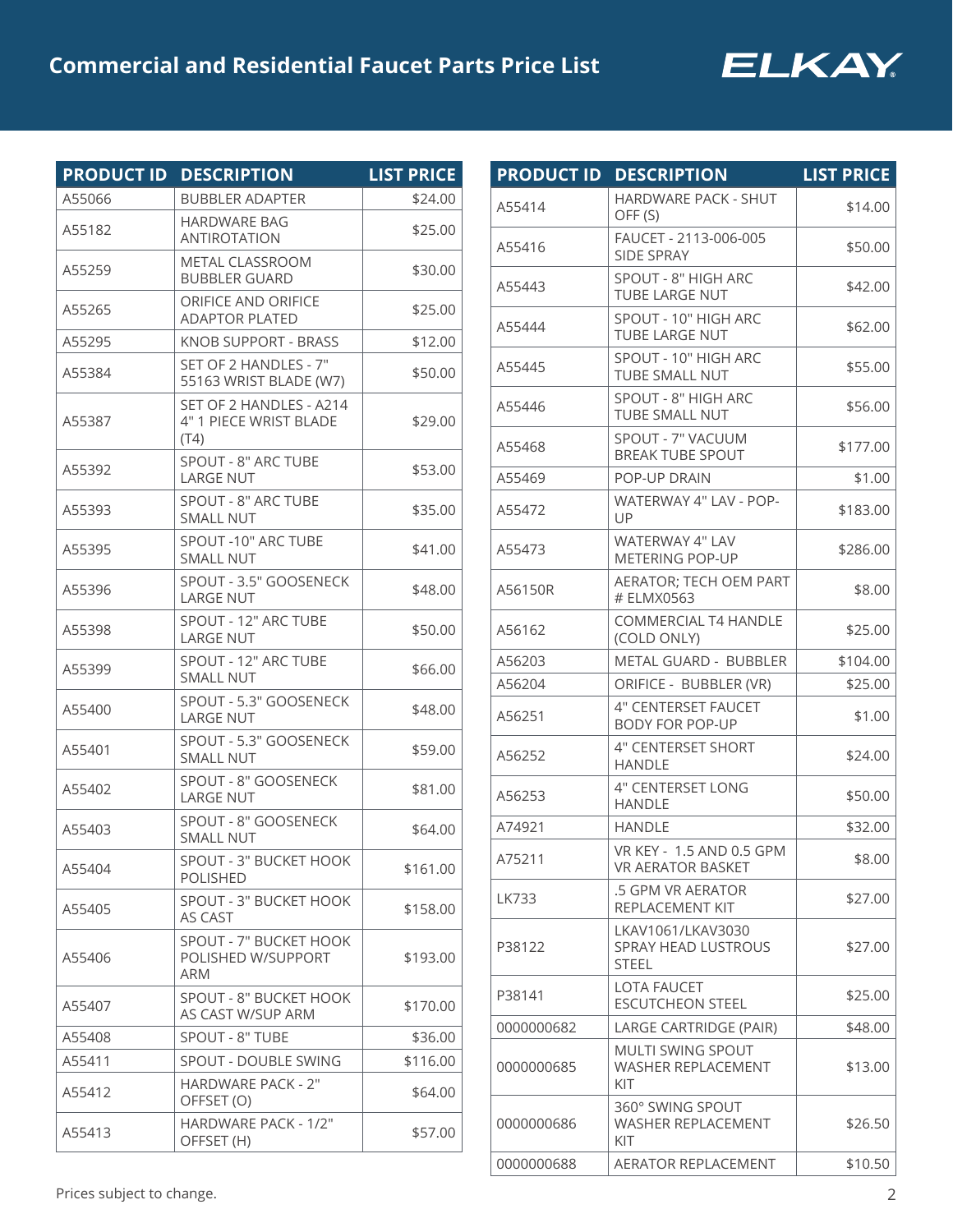| $\sum_{i=1}^{n}$<br>$\sqrt{2}$<br>m. |
|--------------------------------------|
|                                      |

| <b>PRODUCT ID</b> | <b>DESCRIPTION</b>                                                     | <b>LIST PRICE</b> |
|-------------------|------------------------------------------------------------------------|-------------------|
| 0000001096        | <b>LKAV4091CR POT FILLER</b><br><b>ESCUTCHEON KIT</b>                  | \$39.00           |
| 0000001097        | LKAV4091/LKEC2091POT<br><b>FILLER WALL CARTRIDGE</b>                   | \$23.00           |
| 0000001100        | LKAV4091/LKEC2091 POT<br><b>FILLER SPOUT CARTRIDGE</b>                 | \$25.00           |
| 0000001102        | LKAV4091/LKEC2091 POT<br><b>FILLER AERATOR KIT</b>                     | \$7.00            |
| 0000001121        | <b>I KFC2091AS POT FILLER</b><br><b>DECORATIVE CAP</b>                 | \$11.60           |
| 1000000709        | <b>DUAL UNDERMOUNT</b><br>TEMPLATE 28" X 16" W/<br><b>DANISH SIDES</b> | \$0.00            |
| 1000003473        | TOP MOUNT TEMPLATE<br>33" X 20-7/8" W/ 1" RADIUS                       | \$0.00            |
| 1000003580        | <b>REPL PULL-DOWN</b><br><b>ASSEMBLY - CR</b>                          | \$12.00           |
| 1000003581        | <b>REPL PULL-DOWN</b><br><b>ASSEMBLY - NK</b>                          | \$12.00           |
| 1000004370        | MICROFIBER CLEANING<br>CLOTH. BLUE WITH ELKAY<br><b>LOGO</b>           | \$2.50            |
| 1000004693        | <b>DUAL MOUNT TEMPLATE</b><br>25" X 22" W/1-3/4" RADIUS                | \$1.50            |
| 1000005503        | OVERHANG<br>UNDERMOUNT TEMPLATE<br>31" X 19" W/1/4" RADIUS             | \$0.00            |
| 1000005504        | OVERHANG<br>UNDERMOUNT TEMPLATE<br>44" X 19" W/1/4" RADIUS             | \$0.00            |
| 1000005578        | 25" X 3.625" X 11.875"<br><b>INSERT</b>                                | \$1.00            |
| 45934C            | <b>ADD-ON FACUET BODY</b><br><b>LESS SPOUT</b>                         | \$114.00          |
| 45937C            | SPRAY HEAD - 1.2 GPM                                                   | \$129.00          |
| 45938C            | PRE-RINSE ASSEMBLY                                                     | \$530.00          |
| 72000719          | 1822-1014-3301 1.5" TLPC<br><b>ASSEMBLY</b>                            | \$33.00           |
| 72000720          | 1822-1016-3318 2" TLPC<br><b>ASSEMBLY</b>                              | \$39.00           |
| 72000815          | 722-11 VOL CONTROL<br>PLUG                                             | \$72.00           |
| 72000907          | <b>HOLDER</b>                                                          | \$13.00           |
| 72000970          | 6-5/8" STANDPIPE                                                       | \$104.00          |
| 72001231          | 1-99-BH RH UNIT (COLD)                                                 | \$65.00           |
| 72001232          | 1-100-BH LH UNIT (HOT)                                                 | \$58.00           |
| 72001264          | <b>745-X UNIT</b>                                                      | \$280.00          |
| 72001285          | 625-52 BODY                                                            | \$556.00          |

| <b>PRODUCT ID</b> | <b>DESCRIPTION</b>                                                 | <b>LIST PRICE</b> |  |
|-------------------|--------------------------------------------------------------------|-------------------|--|
| 72001288          | 625-X UNIT                                                         | \$292.00          |  |
| 72001412          | CP BRASS TEE W/CPLG<br><b>NUT AND ASHER</b>                        | \$14.00           |  |
| 72001413          | CP BRASS HOLDER W/.875<br>LG.STUD                                  | \$35.00           |  |
| 72001421          | <b>AERATOR 30M</b>                                                 | \$14.00           |  |
| 72001432          | HANDLE - HOT 523H                                                  | \$13.00           |  |
| 72001433          | HANDLE - COLD 523C                                                 | \$13.00           |  |
| 72001444          | <b>SHANK SPUD 256L</b>                                             | \$11.00           |  |
| 72001758          | PUMP UNIT - LK313                                                  | \$50.00           |  |
| 72001764          | <b>BOTTLE</b>                                                      | \$46.00           |  |
| 72001845          | <b>BUTTON VALVE ASSEMBLY</b>                                       | \$50.00           |  |
| 72001869          | <b>HANDLE ZINC</b>                                                 | \$22.00           |  |
| 72001873          | 6 SPOUT SUB-ASSEMBLY                                               | \$60.00           |  |
| 72001876          | <b>HOT VALVE ASSEMBLY</b>                                          | \$131.00          |  |
| 72001877          | <b>COLD VALVE ASSEMBLY</b>                                         | \$130.00          |  |
| 72001879          | O-RING                                                             | \$6.50            |  |
| 72001890          | 3 SPOUT ASSEMBLY                                                   | \$69.00           |  |
| 72001901          | <b>HC025C STEEL BRAIDED</b><br><b>SUPPLY TUBE</b>                  | \$51.00           |  |
| 72001902          | <b>HC029 WRIST BLADE</b><br><b>HANDLE</b>                          | \$207.00          |  |
| 72001912          | HANDLE(369-PR) BLUE/<br>RED BUT 633-123-623-023<br>SCREW (420-055) | \$66.00           |  |
| 72001913          | VANDAL RESISTANT KEY                                               | \$95.00           |  |
| 72001914          | SPOUT NUT (H4-01D-02A)                                             | \$17.00           |  |
| 72001915          | SPLIT WASHER (H4-01-03)                                            | \$15.00           |  |
| 72001917          | GASKET (B26-01-02A)                                                | \$9.00            |  |
| 72001918          | <b>SUPPLY NIPPLE (B2-</b><br>$01B-02)$                             | \$28.00           |  |
| 72001919          | WASHER AND MOUNTING<br>NUT (HC015A)                                | \$36.00           |  |
| 72001921          | SUPPLY TUBE (HC025E)                                               | \$63.00           |  |
| 72001922          | <b>COMPRESSION FITTING</b><br>(HB-02B-02)                          | \$14.00           |  |
| 72001923          | SOLENOID VALVE (HCC-<br>005)                                       | \$594.00          |  |
| 72001924          | IN-LINE FILTER (HC009B)                                            | \$103.00          |  |
| 72001925          | NYLON WASHER (HC040)                                               | \$11.00           |  |
| 72001926          | <b>SENSOR EYE AND CABLE</b><br>(HCC031)                            | \$239.00          |  |
| 72001927          | <b>CONTROL BOX FOR AC</b><br>FAUCET (HCC003A)                      | \$558.00          |  |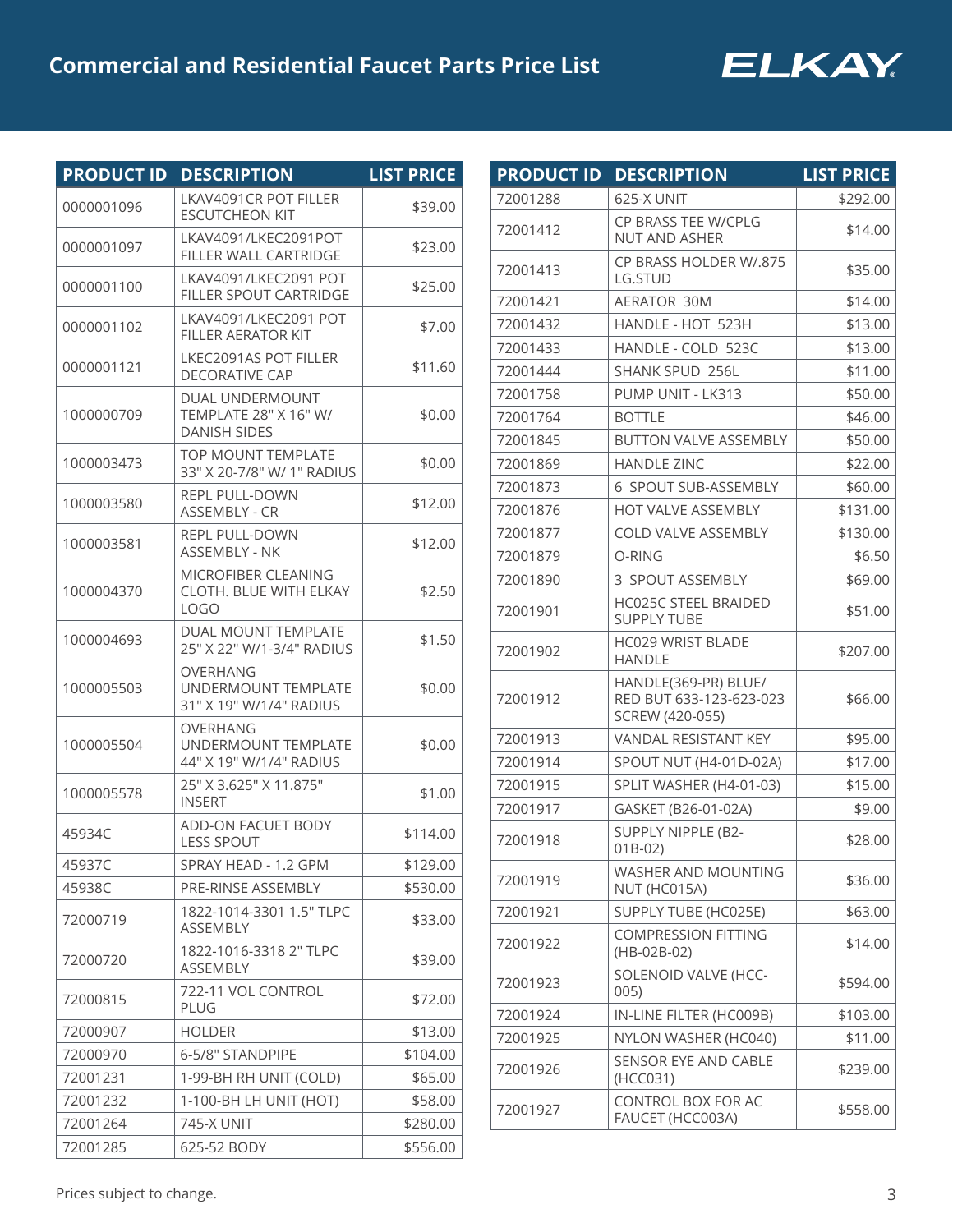| <b>PRODUCT ID</b> | <b>DESCRIPTION</b>                                                       | <b>LIST PRICE</b> |  |
|-------------------|--------------------------------------------------------------------------|-------------------|--|
| 72001928          | <b>CONTROL BOX FOR</b><br><b>BATTERY FAUCET</b><br>(HCC003B)             | \$573.00          |  |
| 72001930          | BODY (B67-01D-01)                                                        | \$264.00          |  |
| 72001932          | SUPPLY NIPPLE (B67-01B-<br>03A SHORT)                                    | \$29.00           |  |
| 72001933          | O-RING (HC-014-45)                                                       | \$9.00            |  |
| 72001934          | WASHER AND MOUNTING<br>NUT (HC015C)                                      | \$60.00           |  |
| 72001935          | 90 DEGREE ELBOW (B67-<br>$01 - 04$                                       | \$81.00           |  |
| 72001936          | <b>COMPRESSION ADAPTER</b><br>(HC009-02)                                 | \$27.00           |  |
| 72001937          | <b>COMPRESSION NUT -</b><br><b>FERRULE AND FITTING</b><br>(H1-03B-0104A) | \$17.00           |  |
| 72001939          | FILTER SCREEN (HC020)                                                    | \$24.00           |  |
| 72001940          | SOLENOID VALVE REPAIR<br>KIT (HCB017A)                                   | \$79.00           |  |
| 72001941          | SOLENOID COIL (HCC019)                                                   | \$441.00          |  |
| 72001942          | <b>GOOSENECK SPOUT</b><br>(HC007A)                                       | \$131.00          |  |
| 72001944          | PRE-RINSE VALVE ASSY<br>(KN50-Y002)                                      | \$144.00          |  |
| 72001946          | SPRING (K50-X033)                                                        | \$54.00           |  |
| 72001949          | RIGID SWIVEL ADAPTER<br>(K50-X122)                                       | \$13.00           |  |
| 72001950          | 18" JOINTED SPOUT ASSY<br>(KN11X018)                                     | \$133.00          |  |
| 72001951          | FAUCET REPAIR KIT (KN13-<br>0010                                         | \$82.00           |  |
| 72001952          | <b>6" SPOUT ASSY</b><br>(KN11-X102)                                      | \$66.00           |  |
| 72001953          | <b>HOT VALVE ASSEMBLY</b><br>(KN41-Y007)                                 | \$114.00          |  |
| 72001954          | <b>COLD VALVE ASSEMBLY</b><br>(KN41-Y006)                                | \$114.00          |  |
| 72002000          | LOCK KEY (KN50-X201-K)                                                   | \$13.00           |  |
| 72002002          | 892-032K VACUUM<br><b>BREAKER DISC ASSEMBLY</b>                          | \$35.00           |  |
| 72002005          | 333-321 VACUUM<br><b>BREAKER TORX SCREW</b>                              | \$11.00           |  |
| 72002006          | 897-014K INTERGAL STOP<br>SYSTEM ASSEMBLY                                | \$31.00           |  |
| 72002008          | 897-012 SUPPLY ARM                                                       | \$58.00           |  |
| 72002009          | 897-015 FLANGE                                                           | \$97.00           |  |
| 72002012          | 200-006 C- WASHER                                                        | \$17.00           |  |
| 72002013          | 444-005 CAP NUT                                                          | \$45.00           |  |

| <b>PRODUCT ID</b> | <b>DESCRIPTION</b>                                                       | <b>LIST PRICE</b> |  |
|-------------------|--------------------------------------------------------------------------|-------------------|--|
| 72002015          | <b>BA2 COUPLING</b>                                                      | \$54.00           |  |
| 72002019          | 80 SPRAY HEAD ASSEMBLY                                                   | \$164.00          |  |
| 72002021          | R-ARM                                                                    | \$320.00          |  |
| 72002025          | 200-007 HANGER                                                           | \$25.00           |  |
| 72002026          | 890-259 ESCUTCHEON<br>\$127.00<br>NUT                                    |                   |  |
| 73010525          | 19-1/4" X 9-1/2" X 28-1/2"<br><b>CARTON</b>                              | \$15.00           |  |
| 73010529          | 23" X 9-1/2" X 33-7/8"<br><b>CARTON</b>                                  | \$28.00           |  |
| 73010814          | 30-1/8" X 25-3/4" X 7-7/16"<br>CARTON                                    | \$23.00           |  |
| 73010817          | 30-1/8" X 25-3/4" X 8-7/16"<br>CARTON                                    | \$24.00           |  |
| 73010820          | 30-1/8" X 25-3/4" X 12-<br>15/16" CARTON                                 | \$23.00           |  |
| 73040824          | 10.375" X 3.25" X 25"<br><b>INSERT</b>                                   | \$15.00           |  |
| 73040825          | 10.375" X 4.125" X 11-3/4"<br><b>INSERT</b>                              | \$7.00            |  |
| 73040848          | 7-3/8" X 5.625" X 18-3/4"<br><b>INSERT</b>                               | \$6.50            |  |
| 73040852          | 7-3/8" X 3.5" X 11-3/4"<br><b>INSERT</b>                                 | \$5.50            |  |
| 73040896          | ONE PIECE INSERT                                                         | \$14.00           |  |
| 98475C            | VANDAL-RESISTANT<br><b>AERATOR ASSY</b>                                  | \$41.00           |  |
| A42057R           | REPLACEMENT METAL<br><b>STEM MICRACORE</b><br><b>CARTRIDGE-LEFT HAND</b> | \$79.00           |  |
| A42058R           | REPLACEMENT METAL<br><b>STEM MICRACORE</b><br>CARTRIDGE-RIGHT HAND       | \$79.00           |  |
| A51304MC          | OVH MSCR-PHLP 10UNC-<br>2A 6.5L - MC                                     | \$25.00           |  |
| A51853R           | <b>REPLACEMENT T</b><br>PRESSURE BALANCER<br><b>CARTRIDGE ASSEMBLY</b>   | \$217.00          |  |
| A51866R           | REPLACEMENT T MIXER<br><b>VALVE CRTG</b>                                 | \$159.00          |  |
| A51947R           | REPLACEMENT DIACORE<br><b>BROWN (LH HOT)</b><br>CARTRIDGE                | \$53.00           |  |
| A51948R           | REPLACEMENT DIACORE<br>GRAY (RH COLD)<br>CARTRIDGE                       | \$53.00           |  |
| A52025R           | REPL LH CR HNDL ASSM                                                     | \$12.00           |  |
| A52056R           | REPL RH CR HNDL ASSM                                                     | \$12.00           |  |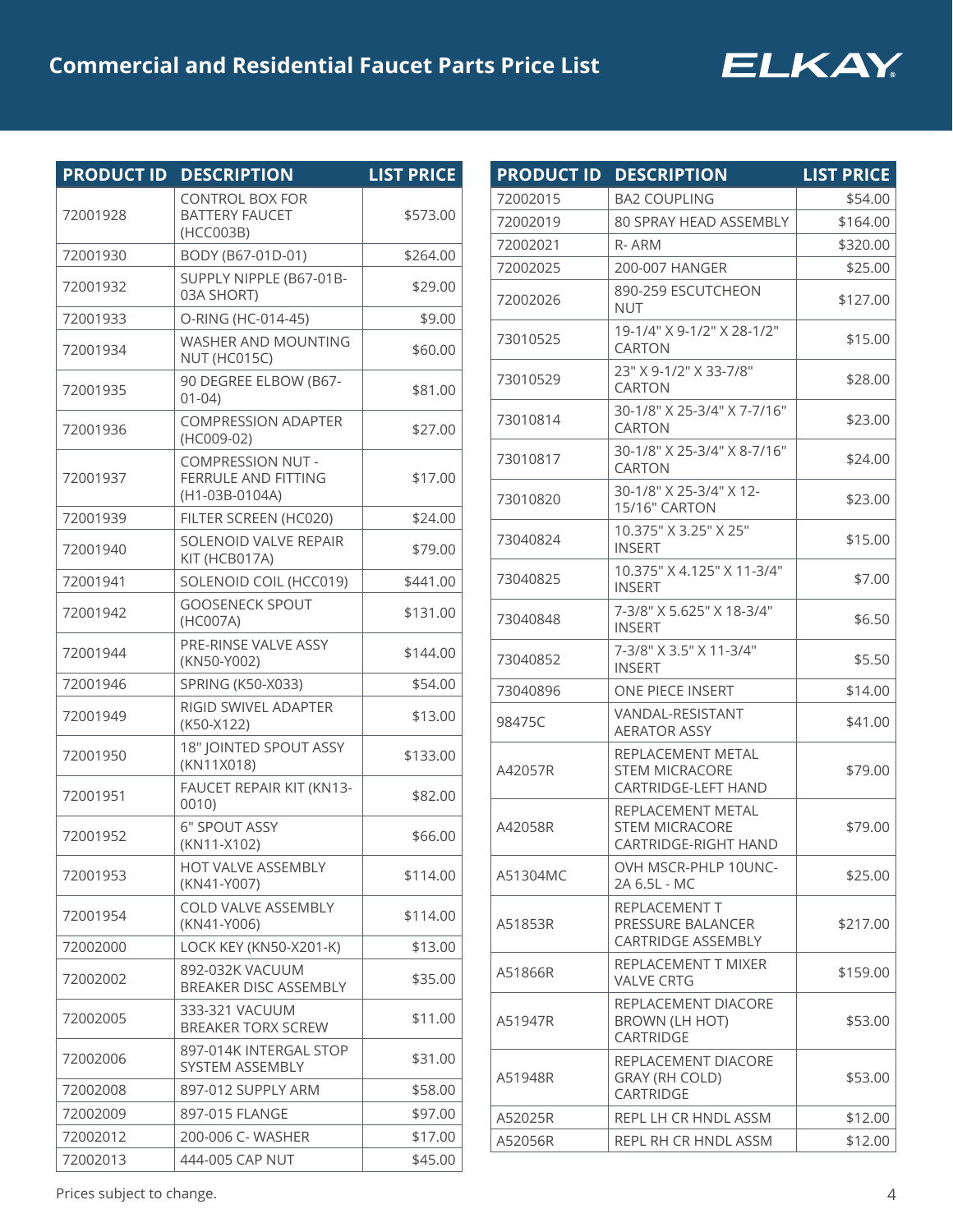| <b>PRODUCT ID</b> | <b>DESCRIPTION</b>                                                | <b>LIST PRICE</b> |  |
|-------------------|-------------------------------------------------------------------|-------------------|--|
| A52399R           | <b>SINGLE LEVER</b><br>REPLACEMENT HI-DRY<br>CARTRIDGE            | \$66.00           |  |
| A53080            | <b>METAL HANDLE PACKAGE</b>                                       | \$44.00           |  |
| A53226R           | REPLACEMENT HI-DRY<br><b>DIAPHRAGM PACKAGE 2</b><br><b>PIECES</b> | \$23.00           |  |
| A53253            | <b>VALVE COVER GROUP</b>                                          | \$55.00           |  |
| A53255            | STREAM DIRECTOR REPL T<br><b>GROUP</b>                            | \$11.00           |  |
| A53256            | PLASTIC TUBE GROUP                                                | \$52.00           |  |
| A53386            | VALVE COVER GROUP                                                 | \$52.00           |  |
| A53386BK          | <b>VALVE COVER GROUP -</b><br><b>BLACK</b>                        | \$62.00           |  |
| A54236R           | <b>REPL E CARTRIDGE</b><br>(SINGLE LEVER)                         | \$122.00          |  |
| A54250            | <b>CHECK VALVE</b><br>R99331.2500 REF A55282                      | \$50.00           |  |
| A54649            | REPL T. SPT BDY CR W/<br><b>BUSHING</b>                           | \$100.00          |  |
| A54678            | REPL T. SPRAY PLATE                                               | \$24.00           |  |
| A54787            | VANDAL PROOF AER R<br>MALE .5 GPM                                 | \$27.00           |  |
| A54936            | <b>SEAT - MACHINED</b>                                            | \$8.00            |  |
| A55033            | 3/8" X 1/2" BUSHING MOD<br>A53222                                 | \$18.00           |  |
| A55049            | <b>WATERWAY INSERT</b>                                            | \$5.40            |  |
| A55080            | O-RING (A53956)                                                   | \$11.00           |  |
| A55095BC          | <b>SPRAY ASSY - BRUSHED</b><br><b>CHROME</b>                      | \$270.00          |  |
| A55144            | <b>BRASS SHANK 3" LONG</b>                                        | \$42.00           |  |
| A55157R           | REPLT MSD LH - RED                                                | \$84.00           |  |
| A55158R           | REPLT MSD RH - BLUE                                               | \$84.00           |  |
| A55165            | MSCR-PHLP 10-24UNC-2A                                             | \$6.50            |  |
| A55179R           | REPL LH BH HNDL ASSM                                              | \$54.00           |  |
| A55180R           | REPL RH BH HNDL ASSM                                              | \$54.00           |  |
| A55285            | 015 O-RING (A53956)                                               | \$11.00           |  |
| A55290BK          | SIDE SPRAY HOSE ASSY<br><b>BLACK MALE</b>                         | \$28.00           |  |
| A55293            | <b>LEVER HANDLE</b>                                               | \$82.00           |  |
| A55294            | <b>CAM PLATE</b>                                                  | \$15.00           |  |
| A55296            | WEAR WASHER                                                       | \$4.00            |  |
| A55298            | <b>SPRING WAVE</b>                                                | \$5.50            |  |
| A55308            | REPLACEMENT HANDLE<br><b>ASSEMBLY - VICTORIA</b><br><b>CHROME</b> | \$45.00           |  |

| <b>PRODUCT ID</b> | <b>DESCRIPTION</b>                                                        | <b>LIST PRICE</b> |  |
|-------------------|---------------------------------------------------------------------------|-------------------|--|
| A55308AC          | REPLACEMENT HANDLE<br><b>ASSEMBLY - VICTORIA</b><br><b>ANTIQUE COPPER</b> | \$59.00           |  |
| A55325            | <b>CARTON - BUBBLER</b>                                                   | \$10.00           |  |
| A55355BK          | <b>SPRAY HEAD BLACK -</b><br><b>LK6360BK</b>                              | \$177.00          |  |
| A55355CR          | <b>SPRAY HEAD CHROME</b><br><b>LK6360CR</b>                               | \$222.00          |  |
| A55355NK          | SPRAY HEAD LK6360NK                                                       | \$393.00          |  |
| A55356CR          | <b>HANDLE - CHROME</b><br>LK6360-LK6365                                   | \$92.00           |  |
| A55356NK          | HANDLE - NICKEL LK6360-<br>LK6365                                         | \$107.00          |  |
| A55357            | <b>MOUNTING HARDWARE -</b><br>LK6360                                      | \$65.00           |  |
| A55358NK          | SPOUT - NICKEL LK6365NK                                                   | \$376.00          |  |
| A55360CR          | HANDLE - CHROME<br>LK6510/LK6520                                          | \$76.00           |  |
| A55360NK          | HANDLE - NICKEL LK6510/<br>LK6520                                         | \$365.00          |  |
| A55361CR          | SPOUT - CHROME LK6510                                                     | \$183.00          |  |
| A55361NK          | SPOUT - NICKEL LK6510                                                     | \$213.00          |  |
| A55397            | SPOUT - 3.5" GOOSENECK<br><b>SMALL NUT</b>                                | \$40.00           |  |
| A55449R           | REPLACMENT SIDE SPRAY<br><b>ASSEMBLY</b>                                  | \$149.00          |  |
| A55451R           | REPLACMENT SIDE SPRAY<br><b>ASSEMBLY</b>                                  | \$107.00          |  |
| A55503R           | REPLACEMENT CARTRIDGE                                                     | \$78.00           |  |
| A55504R           | REPLACEMENT AERATOR -<br><b>CHROME</b>                                    | \$27.00           |  |
| A55505R           | REPLACEMENT AERATOR -<br>NICKEL                                           | \$40.00           |  |
| A55506R           | REPLACEMENT LEVER<br><b>HANDLE - CHROME</b>                               | \$78.00           |  |
| A55507R           | REPLACEMENT LEVER<br><b>HANDLE - NICKEL</b>                               | \$111.00          |  |
| A55508R           | REPLACEMENT LEVER<br><b>HANDLE - CHROME</b>                               | \$69.00           |  |
| A55520R           | REPI ACEMENT SPRAY<br><b>HEAD FOR LK6320</b>                              | \$298.00          |  |
| A55521R           | REPLACEMENT LEVER<br>HANDLE FOR LK6320                                    | \$187.00          |  |
| A55522R           | REPLACEMENT VALVE<br>CARTRIDGE FOR LK6320                                 | \$205.00          |  |
| A55523R           | REPLACEMENT SUPPLY<br>FLEX HOSE FOR LK6320                                | \$52.00           |  |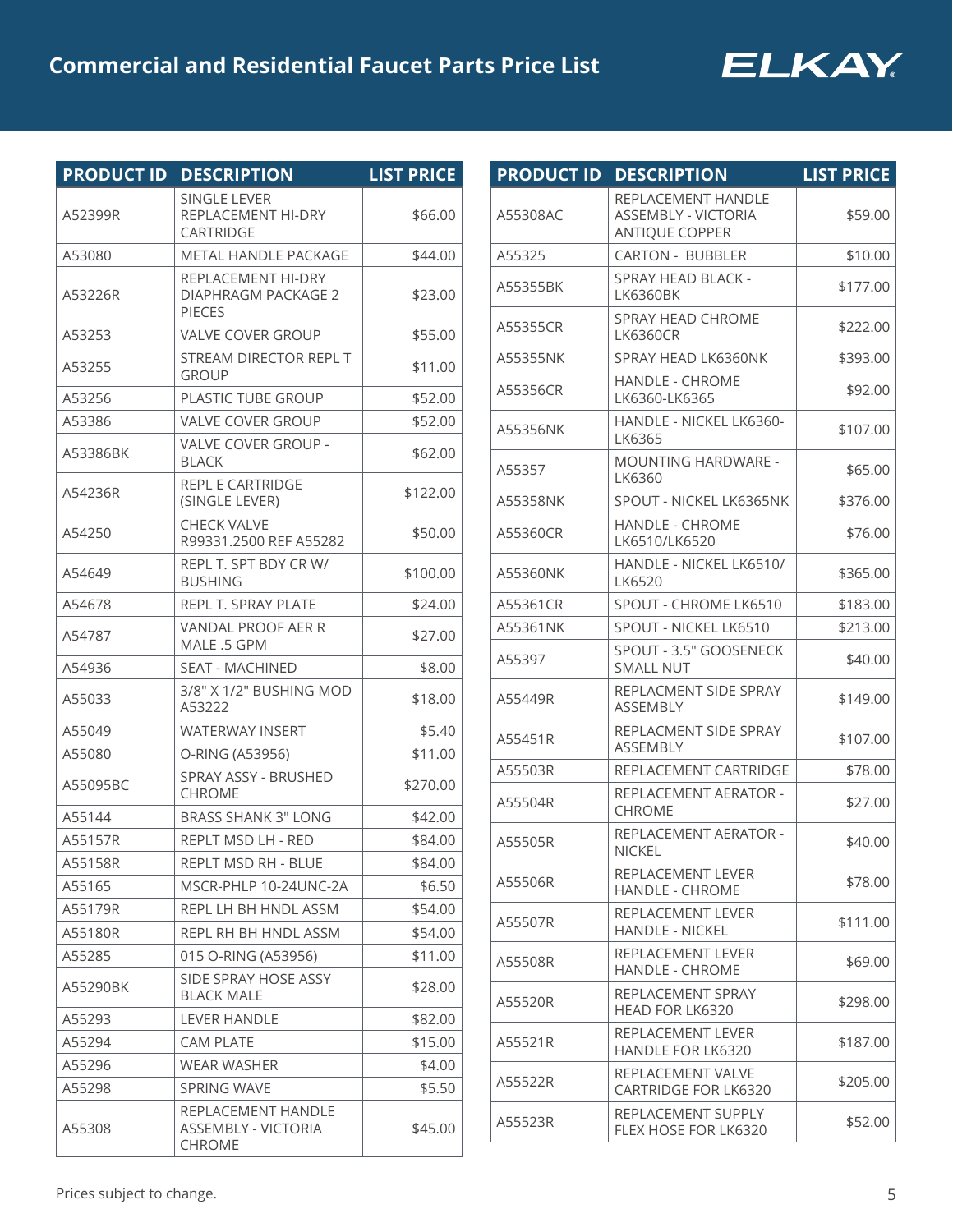|  |  |  | N. | А. | r 1 |
|--|--|--|----|----|-----|
|--|--|--|----|----|-----|

| <b>PRODUCT ID</b> | <b>DESCRIPTION</b>                                                     | <b>LIST PRICE</b> |
|-------------------|------------------------------------------------------------------------|-------------------|
| A55524R           | <b>REPLACEMENT</b><br><b>MOUNTING HARDWARE</b><br><b>FOR LK6320</b>    | \$32.00           |
| A55526R           | REPLACEMENT LOCKING<br>SCREW AND PLUG KIT FOR<br>LK6320                | \$44.00           |
| A55949R           | <b>CR LEVER HANDLE</b><br>190_3_000                                    | \$112.00          |
| A55950R           | NK LEVER HANDLE<br>190 3 950                                           | \$141.00          |
| A55952R           | <b>CR LEVER HANDLE</b><br>190_23_000                                   | \$97.00           |
| A55953R           | <b>NK LEVER HANDLE</b><br>190_23_950                                   | \$138.00          |
| A55957R           | NK LEVER HANDLE<br>190_6_950                                           | \$105.00          |
| A55959R           | <b>SS LEVER HANDLE</b><br>190_23_X                                     | \$212.00          |
| A55960R           | <b>CR LEVER HANDLE</b><br>189 30 000                                   | \$97.00           |
| A55961R           | NK LEVER HANDLE<br>189_30_950                                          | \$138.00          |
| A55962R           | <b>BC LEVER HANDLE</b><br>189_30_012                                   | \$138.00          |
| A55963R           | <b>CR LEVER HANDLE</b><br>189_14_000                                   | \$82.00           |
| A55966R           | <b>CR LEVER HANDLE</b><br>189_19_000                                   | \$90.00           |
| A55969R           | <b>CR REPLACEMENT</b><br>HANDLES - SET OF 2 - LEFT<br><b>AND RIGHT</b> | \$118.00          |
| A55970R           | NK REPLACEMENT<br>HANDLES - SET OF 2 - LEFT<br><b>AND RIGHT</b>        | \$165.00          |
| A55972R           | <b><i>CR LEVER HANDLE</i></b><br>189_32_000                            | \$127.00          |
| A55976R           | <b>RB LEVER HANDLE</b><br>189_32_217                                   | \$162.00          |
| A55978R           | AB REPLACEMENT<br>HANDLES - SET OF 2 - LEFT<br>AND RIGHT               | \$224.00          |
| A55979R           | MC REPLACEMENT<br>HANDLES - SET OF 2 - LEFT<br><b>AND RIGHT</b>        | \$224.00          |
| A55982R           | CR SPOUT 166_11_000                                                    | \$130.00          |
| A55983R           | NK SPOUT 166_11_950                                                    | \$180.00          |
| A55984R           | BC SPOUT 166_11_012                                                    | \$180.00          |
| A55985R           | CR SPOUT 166_12_000                                                    | \$437.00          |
| A55986R           | NK SPOUT 166_12_950                                                    | \$612.00          |

|         | <b>PRODUCT ID DESCRIPTION</b>                | <b>LIST PRICE</b> |
|---------|----------------------------------------------|-------------------|
| A55988R | CR SPOUT 166_13_000                          | \$382.00          |
| A55992R | NK SPOUT 166_14_950                          | \$540.00          |
| A55994R | <b>CR SPOUT KVAR</b><br>145300_000           | \$573.00          |
| A55995R | <b>NK SPOUT KVAR</b><br>145300_950           | \$800.00          |
| A55997R | CR SPOUT 166_15_000                          | \$141.00          |
| A55998R | NK SPUT 166_15_950                           | \$356.00          |
| A55999R | BC SPOUT 166_15_012                          | \$175.00          |
| A56000R | CR SPUT 170_20_000                           | \$141.00          |
| A56002R | BC SPOUT 170_20_012                          | \$191.00          |
| A56004R | NK SPOUT 166_16_950                          | \$694.00          |
| A56006R | CR SPOUT 166_3_000                           | \$1,024.00        |
| A56007R | NK SPOUT 166 3 950                           | \$1,434.00        |
| A56008R | BC SPOUT 166_3_012                           | \$1,315.00        |
| A56009R | CR SPOUT 170_22_000                          | \$130.00          |
| A56010R | NK SPOUT 170_22_950                          | \$180.00          |
| A56013R | AB SPOUT 170_18_209                          | \$276.00          |
| A56016R | RB SPOUT 170_18_217                          | \$286.00          |
| A56017R | HARDWARE FIXING KIT<br>228_38                | \$22.00           |
| A56019R | <b>HARDWARE FIXING KIT</b><br>228 39         | \$62.00           |
| A56023R | HARDWARE FIXING KIT<br>228_53                | \$48.00           |
| A56024R | <b>HARDWARE FIXING KIT</b><br>228_15         | \$48.00           |
| A56025R | HARDWARE FIXING KIT 228                      | \$25.00           |
| A56026R | <b>HARDWARE FIXING KIT</b><br>228 48         | \$18.00           |
| A56027R | <b>HARDWARE FIXING KIT</b><br>228_11         | \$18.00           |
| A56028R | HARDWARE FIXING KIT<br>228 49                | \$25.00           |
| A56029R | <b>HARDWARE FIXING KIT</b><br>2288           | \$19.00           |
| A56030R | <b>ADAPTER W/CHECK</b><br>VALVES 213_USA (2) | \$233.00          |
| A56031R | CR AERATOR 219 8 000                         | \$33.00           |
| A56032R | NK AERATOR 219 8 950                         | \$46.00           |
| A56035R | NK AERATOR 219 9 950                         | \$36.00           |
| A56036R | BC AERATOR 219 9 012                         | \$36.00           |
| A56041R | NK AERATOR 219 11 950                        | \$37.00           |
| A56042R | BC AERATOR 219_11_012                        | \$37.00           |
| A56043R | CR AERATOR 219_12_000                        | \$27.00           |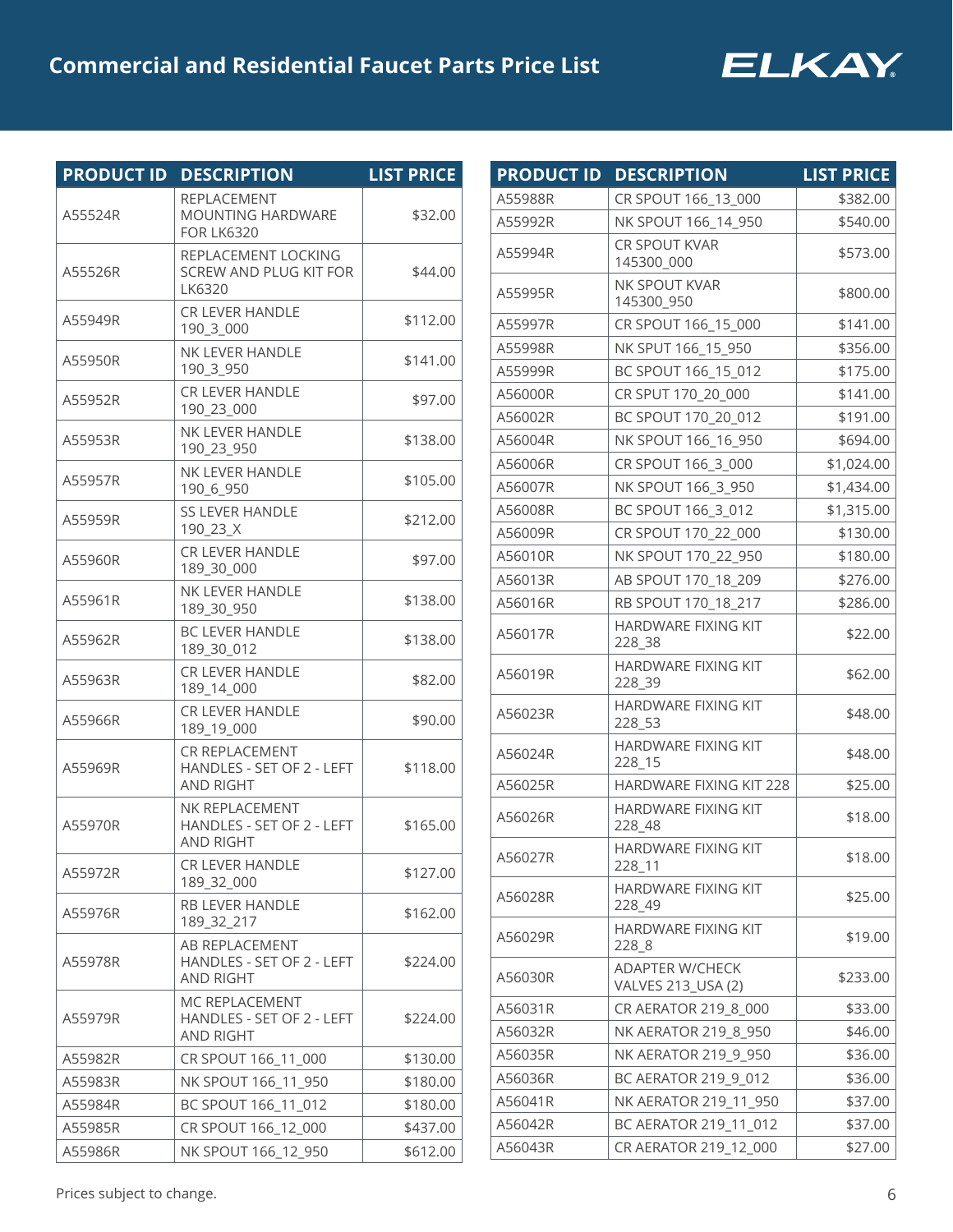| <b>PRODUCT ID</b> | <b>DESCRIPTION</b>                                     | <b>LIST PRICE</b> |
|-------------------|--------------------------------------------------------|-------------------|
| A56044R           | AB AERATOR 219_12_209                                  | \$35.00           |
| A56045R           | MC AERATOR 219_12_216                                  | \$35.00           |
| A56046R           | AC AERATOR 219_12_206                                  | \$35.00           |
| A56047R           | RB AERATOR 219_12_217                                  | \$35.00           |
| A56048R           | CR AERATOR 220_17_000                                  | \$22.00           |
| A56049R           | NK AERATOR 220_17_950                                  | \$29.00           |
| A56050R           | BC AERATOR 220_17_12                                   | \$29.00           |
| A56051R           | CR AERATOR 220_000                                     | \$22.00           |
| A56052R           | NK AERATOR 220_950                                     | \$28.00           |
| A56053R           | BC AERATOR 220 012                                     | \$28.00           |
| A56054R           | SS AERATOR 219_9_X                                     | \$55.00           |
| A56055R           | R98424 BUILT-IN FLANGE                                 | \$130.00          |
| A56057R           | R98182 METAL WASHER<br><b>AND COVER</b>                | \$39.00           |
| A56058R           | R97116.1670 HANDLE -<br><b>CHROME</b>                  | \$165.00          |
| A56059R           | R98448 FLANGE FOR<br><b>BUILT-IN SPOUT</b>             | \$137.00          |
| A56060R           | R99306.1670 AERATOR -<br><b>CHROME</b>                 | \$50.00           |
| A56061R           | R98424.C3 BUILT-IN<br><b>FLANGE - NICKLE</b>           | \$135.00          |
| A56063R           | R97116.1670C3 HANDLE                                   | \$141.00          |
| A56064R           | R98448.C3 FLANGE FOR<br><b>BUILT-IN SPOUT - NICKEL</b> | \$146.00          |
| A56065R           | R99306.1670C3 AERATOR                                  | \$50.00           |
| A56066R           | R99880 INSERT                                          | \$24.00           |
| A56067R           | Z94176.1670 PULL-OUT<br>SPRAY - CHROME                 | \$380.00          |
| A56070R           | R98851.1670 FIXING KIT                                 | \$150.00          |
| A56071R           | R99113.2500 FLEXIBLE<br><b>HOSE</b>                    | \$141.00          |
| A56072R           | Z94176.1670C3 PULL-OUT<br><b>SPRAY</b>                 | \$496.00          |
| A56073R           | R99285.1670 WALL UNION                                 | \$66.00           |
| A56074R           | R98211 ADAPTER FOR ISY<br>HANDLE                       | \$35.00           |
| A56075R           | R9742P.9501 HEADWORK<br><b>HOLDER</b>                  | \$130.00          |
| A56076R           | R99978 CAP                                             | \$35.00           |
| A56077R           | R98934 FIXING KIT                                      | \$35.00           |
| A56078R           | R98859 FIXING THREAD                                   | \$35.00           |
| A56080R           | R99918 SCREW FOR ISY<br>SPOUT                          | \$21.00           |
| A56081R           | R99295.1670 AERATOR -<br><b>CHROME</b>                 | \$35.00           |

| <b>PRODUCT ID</b> | <b>DESCRIPTION</b>                              | <b>LIST PRICE</b> |
|-------------------|-------------------------------------------------|-------------------|
| A56082R           | R99295.1670C3 AERATOR                           | \$35.00           |
| A56083R           | R98929.1670 FIXING KIT                          | \$35.00           |
| A56084R           | R98471 FLANGE                                   | \$96.00           |
| A56085R           | R98896 FIXING KIT FOR<br><b>HEADWORK HOLDER</b> | \$35.00           |
| A56086R           | <b>R99095 PIPE</b>                              | \$57.00           |
| A56087R           | R98965 WASHER                                   | \$21.00           |
| A56088R           | R98761 HEADWORK<br><b>HOLDER</b>                | \$45.00           |
| A56089R           | R98471.C3 FLANGE                                | \$129.00          |
| A56091R           | LK6165CR SPOUT                                  | \$276.00          |
| A56092R           | LK6165NK SPOUT                                  | \$396.00          |
| A56093R           | LK6175CR SPOUT                                  | \$259.00          |
| A56094R           | <b>LK6175NK SPOUT</b>                           | \$378.00          |
| A56095R           | FLEXIBLE ART.01866<br><b>USA.360 (PAIR)</b>     | \$141.00          |
| A56096R           | FLEXIBLE ART.01867 USA<br>MM.400 (PAIR)         | \$141.00          |
| A56097R           | FLEXIBLE ART.01868 USA<br>MM.41                 | \$141.00          |
| A56098R           | FLEXIBLE ART.01869 USA<br>MM.450                | \$130.00          |
| A56101R           | FLEXIBLE ART.10872_USA<br>MM.330 (PAIR)         | \$141.00          |
| A56102R           | CARTRIDGE ART. 465_OZ                           | \$112.00          |
| A56103R           | <b>CARTRIDGE ART.465</b>                        | \$123.00          |
| A56104R           | CARTRIDGE ART.420                               | \$132.00          |
| A56105R           | CARTRIDGE ART .201 12N                          | \$123.00          |
| A56106R           | <b>CARTRIDGE ART .440</b>                       | \$112.00          |
| A56107R           | <b>HEADWORKS ART 200 5</b><br>AND 200 5S        | \$112.00          |
| A56108R           | <b>HANDSHOWER ART</b><br>142_62                 | \$120.00          |
| A56109R           | <b>HANDSHOWER</b><br>ART.142_64                 | \$405.00          |
| A56110R           | <b>HANDSHOWER ART</b><br>142_34                 | \$245.00          |
| A56111R           | <b>HANDSHOWER ART</b><br>142 66                 | \$233.00          |
| A56112R           | HANDSHOWER ART<br>142_49                        | \$405.00          |
| A56113R           | HANDSHOWER ART<br>142_38                        | \$257.00          |
| A56114R           | <b>HANDSHOWER CHROME</b>                        | \$233.00          |
| A56115R           | O-RING 1291 E<br>GUR00200_FOR SPOUT             | \$8.00            |

Prices subject to change. The contract of the contract of the contract of the contract of the contract of the contract of the contract of the contract of the contract of the contract of the contract of the contract of the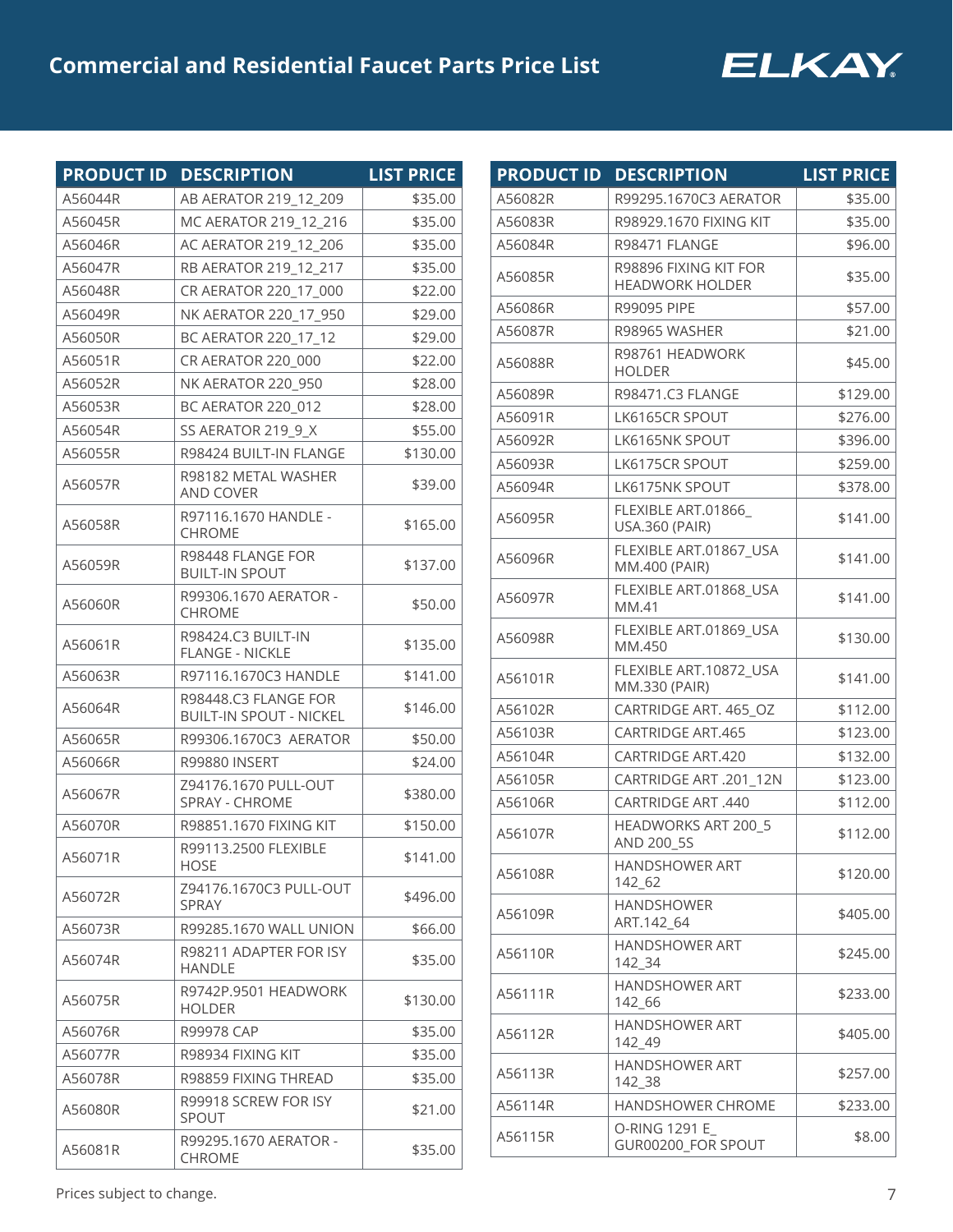|         | <b>PRODUCT ID DESCRIPTION</b>                                  | <b>LIST PRICE</b> |
|---------|----------------------------------------------------------------|-------------------|
| A56116R | O-RING K-GUARD FOR<br><b>SPOUTS</b>                            | \$8.00            |
| A56117R | WASHERS K-GUAR00190<br><b>FOR CARTRIDGE</b>                    | \$8.00            |
| A56118R | <b>GREY FLEX-A-FLEX SFLEX</b><br>00919/G                       | \$120.00          |
| A56119R | BLACK SFLEX 12304L                                             | \$120.00          |
| A56120R | FLEX-A-FLEX 00135 17                                           | \$120.00          |
| A56121R | SPRAY HEAD LK7322NK                                            | \$149.00          |
| A56122R | <b>HANDSHOWER ART</b><br>142_62_012                            | \$149.00          |
| A56125R | <b>HANDSHOWER ART</b><br>142_34_950                            | \$302.00          |
| A56127R | <b>HANDSHOWER ART</b><br>142 66 950                            | \$233.00          |
| A56128R | <b>HANDSHOWER ART</b><br>142_66_012                            | \$233.00          |
| A56129R | <b>HANDSHOWER ART</b><br>142_38_950                            | \$374.00          |
| A56131R | <b>HANDSHOWER BRUSHED</b><br><b>NICKEL</b>                     | \$238.00          |
| A56132R | <b>HANDSHOWER BRUSHED</b><br><b>CHROME</b>                     | \$149.00          |
| A56136  | <b>CAP NK</b>                                                  | \$35.00           |
| A56140R | LEVER HANDLE - NOBILI #<br>189/32 - 950                        | \$173.00          |
| A56141R | LEVER HANDLE - (SET OF 2)<br>NOBILI # K-MANI00184/12<br>$-950$ | \$217.00          |
| A56142R | AERATOR - NOBILI #<br>210/12 - 950                             | \$39.00           |
| A56143R | <b>SPOUT WITH AERTOR -</b><br>NOBILI # 170/18 - 950            | \$275.00          |
| A56149R | <b>AERATOR - TECH OEM</b><br>PART # ELMX0566                   | \$5.50            |
| A56153R | REPLACEMENT FLANGE -<br><b>NICKEL</b>                          | \$103.00          |
| A56157R | SIDE SPRAY NICKEL<br>REPLCT KIT                                | \$1,160.00        |
| A56202  | <b>KNOB - BUBBLER</b>                                          | \$32.00           |
| A56205  | <b>ORIFICE - BUBBLER</b>                                       | \$9.00            |
| A56293R | REPLACEMENT CHECK<br>VALVE FOR SPRAYHEAD                       | \$5.50            |
| A72839R | <b>REPL HANDLE ASSM</b>                                        | \$19.00           |
| A73328R | REPL LH HNDL ASSM                                              | \$46.00           |
| AE13    | <b>SPOUT END</b>                                               | \$36.00           |
| AE13A   | <b>AERATOR</b>                                                 | \$22.00           |
| AE19    | <b>SPOUT END</b>                                               | \$85.00           |

| <b>PRODUCT ID</b> | <b>DESCRIPTION</b>                                             | <b>LIST PRICE</b> |
|-------------------|----------------------------------------------------------------|-------------------|
| AE19A             | <b>VANDAL RESISTANT</b><br><b>AERATOR W/ ANTI HOSE</b><br>RING | \$138.00          |
| BH4A              | 4" WRIST BI ADF HANDI F<br>KIT                                 | \$89.00           |
| LK3717            | REPLACEMENT SLEEVE                                             | \$19.00           |
| LK734             | 2.2 GPM VANDLE-<br>RESISTANT AERATOR<br>REPLACEMENT KIT        | \$27.00           |
| LK735             | 1.5 GPM VANDLE-<br>RESISTANT LAMINAR<br>REPLACEMENT KIT        | \$26.00           |
| LK761             | REPL OLDARE MOUNTING<br><b>HDWR</b>                            | \$21.00           |
| I K772            | REPL ELLA MOUNTING<br><b>HDWR</b>                              | \$30.00           |
| LK775SSS          | REPL ELLA AERATOR ASSM<br>SATIN                                | \$30.00           |
| LK780PSS          | REPL ELLA AERATOR ASSM<br><b>POLISH</b>                        | \$29.00           |
| LK780SSS          | REPL ELLA AERATOR ASSM<br>SATIN                                | \$32.00           |
| LK781             | REPL ELLA MOUNTING<br><b>HDWR</b>                              | \$296.00          |
| LK782SSS          | REPLACEMENT SPOUT<br><b>ASSEMBLY ELLA</b>                      | \$498.00          |
| LK783SSS          | REPLACEMENT SPOUT<br><b>ASSEMBLY ELLA</b>                      | \$405.00          |
| LK784SSS          | REPLACEMENT SPOUT<br><b>ASSEMBLY ELLA</b>                      | \$535.00          |
| LK787PSS          | REPLACEMENT WALL<br><b>HRDW ELLA</b>                           | \$127.00          |
| LK7900X1A         | <b>HANDLE COVER - ALLURE</b><br>ST                             | \$28.00           |
| LK7900X1B         | HANDLE ALLURE ST                                               | \$23.00           |
| LK7900X5C         | <b>SUPPLY HOSE COLD -</b><br><b>ALLURE ST</b>                  | \$15.00           |
| LK7900X5H         | <b>SUPPLY HOSE HOT -</b><br><b>ALLURE ST</b>                   | \$15.00           |
| LK7900X6          | SIDE SPRAY ASSY - ALLURE<br>ST                                 | \$130.00          |
| LK7900X7          | HARDWARF KIT - ALLURF<br>ST                                    | \$15.00           |
| <b>LK7900X7SS</b> | STAINLESS STEEL<br><b>HARDWARE KIT - ALLURE</b><br>ST          | \$53.00           |
| LK7900X9A         | <b>CARTRIDGE NUT - ALLURE</b><br>ST                            | \$22.00           |
| <b>LK7900XX</b>   | <b>MOUNTING ORING -</b><br><b>ALLURE</b>                       | \$4.00            |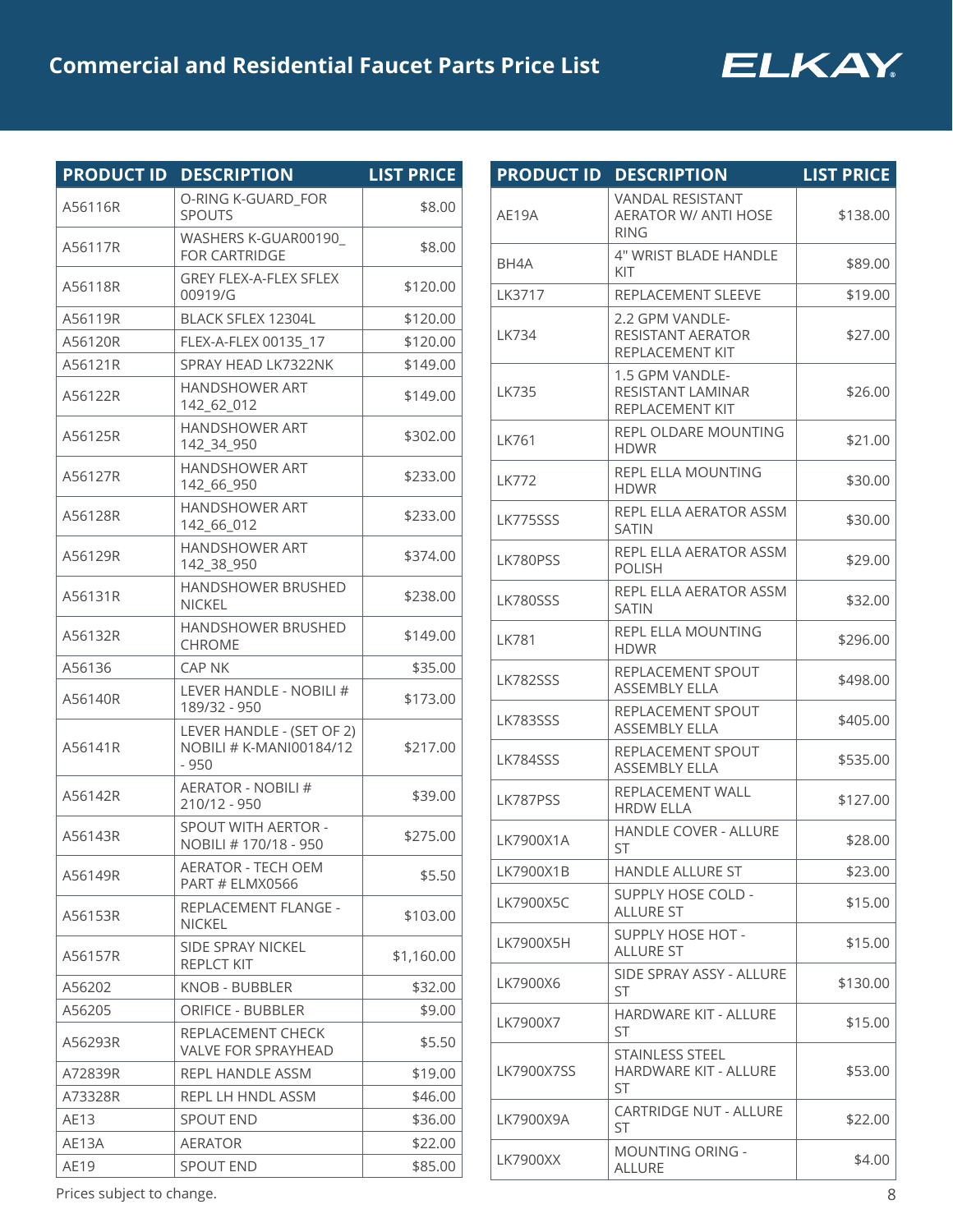|  | $\blacksquare$ | ◥<br>7A \ |         |
|--|----------------|-----------|---------|
|  |                |           | and the |

| <b>PRODUCT ID</b> | <b>DESCRIPTION</b>                                     | <b>LIST PRICE</b> |
|-------------------|--------------------------------------------------------|-------------------|
| LK7921X9          | <b>CARTRIDGE ALLURE ST</b>                             | \$24.00           |
| <b>LK7922X5SS</b> | <b>SIDE SPRAY HOSE</b>                                 | \$69.00           |
| LK7922X9          | <b>CARTRIDGE FOR</b><br>STAINLESS STEEL - ALLURE<br>ST | \$24.00           |
| <b>LKB727</b>     | AC POWER ADAPTER<br>(LK737)                            | \$130.00          |
| LKGT1041X8NK      | PULL-OUT SPRAY<br>ASSEMBLY - BRUSHED<br><b>NICKLE</b>  | \$103.00          |
| M7900             | <b>AERATOR - ALLURE ST</b>                             | \$15.00           |
| P01156XCR         | REPLACEMENT CARTRIDGE<br><b>HARDWARE</b>               | \$56.00           |
| P01156XNK         | REPLACEMENT CARTRIDGE<br><b>HARDWARE</b>               | \$75.00           |
| P01157XCR         | REPLACEMENT CARTRIDGE<br><b>HARDWARE</b>               | \$73.00           |
| <b>P01157XNK</b>  | REPLACEMENT CARTRIDGE<br><b>HARDWARE</b>               | \$94.00           |
| P01163XCR         | REPLACEMENT HANDLE<br><b>COMPLETE</b>                  | \$163.00          |
| P01163XNK         | REPLACEMENT HANDLE<br><b>COMPLETE</b>                  | \$230.00          |
| P01164XCR         | REPLACEMENT HANDLE<br><b>COMPLETE</b>                  | \$100.00          |
| P01164XNK         | REPLACEMENT HANDLE<br><b>COMPLETE</b>                  | \$130.00          |
| P01165XCR         | REPLACEMENT HANDLE<br><b>COMPLETE</b>                  | \$215.00          |
| P01165XNK         | REPLACEMENT HANDLE<br><b>COMPLETE</b>                  | \$279.00          |
| P01166XCR         | REPLACEMENT HANDLE<br><b>COMPLETE</b>                  | \$117.00          |
| P01166XNK         | REPLACEMENT HANDLE<br><b>COMPLETE</b>                  | \$165.00          |
| P01167XNK         | REPLACEMENT HANDLE<br><b>COMPLETE</b>                  | \$171.00          |
| P01172            | REPLACEMENT NK<br><b>HANDLE ALLURE</b>                 | \$99.00           |
| P01174            | REPLACEMENT BK HANDLE<br>KIT ALLURE                    | \$133.00          |
| P01175            | REPLACEMENTCR HANDLE<br><b>KIT ALLURE</b>              | \$133.00          |
| P01176            | REPLACEMENT NK<br><b>HANDLE KIT ALLURE</b>             | \$133.00          |
| P01177            | REPLACEMENT WH<br><b>HANDLE KIT ALLURE</b>             | \$133.00          |
| P01180RB          | <b>HANDLE KIT - ORB</b>                                | \$76.00           |
| P01181CR          | HANDLE KIT - CHROME                                    | \$59.00           |

| <b>PRODUCT ID</b> | <b>DESCRIPTION</b>                                        | <b>LIST PRICE</b> |
|-------------------|-----------------------------------------------------------|-------------------|
| P01181NK          | <b>HANDLE KIT - BRUSHED</b><br>ΝI                         | \$76.00           |
| P01241            | HANDLE-H/C SET 4" 24<br>PT ELKAY WRIST BLADE<br>$(W - 4)$ | \$48.00           |
| P01265            | <b>HANDLE</b>                                             | \$29.00           |
| P01268            | <b>HANDLE</b>                                             | \$14.00           |
| P01269            | HANDLE - BH-5                                             | \$41.00           |
| P01270            | HANDLE - BH-5                                             | \$41.00           |
| P01275            | <b>HANDLE</b>                                             | \$32.00           |
| P01293CR          | <b>HANDLE</b>                                             | \$10.00           |
| P01294CR          | <b>HANDLE</b>                                             | \$11.00           |
| P01294LS          | <b>HANDLE</b>                                             | \$15.00           |
| P01295LS          | <b>HANDLE</b>                                             | \$17.00           |
| P01296CR          | <b>HANDLE</b>                                             | \$15.00           |
| P01297CR          | <b>HANDLE KIT - CHROME</b>                                | \$29.00           |
| P01298CR          | HANDLE KIT - CHROME                                       | \$28.00           |
| P01298LS          | <b>HANDLE KIT - LUSTROUS</b><br><b>STEEL</b>              | \$28.00           |
| P01299LS          | <b>HANDLE KIT - LUSTROUS</b><br><b>STEEL</b>              | \$32.00           |
| P01302CR          | <b>HANDLE KIT - CHROME</b>                                | \$26.00           |
| P01302LS          | <b>HANDLE KIT - LUSTROUS</b><br><b>STEEL</b>              | \$29.00           |
| P01303AS          | HANDLE KIT - ANTIQUE<br><b>STEEL</b>                      | \$31.00           |
| P01303CR          | <b>HANDLE KIT - CHROME</b>                                | \$27.00           |
| P01303LS          | <b>HANDLE KIT - LUSTROUS</b><br><b>STEEL</b>              | \$30.00           |
| P01305AS          | HANDLE KIT - ANTIQUE<br><b>STEEL</b>                      | \$33.00           |
| P01305CR          | HANDLE KIT - CHROME                                       | \$27.00           |
| P01305LS          | <b>HANDLE KIT - LUSTROUS</b><br><b>STEEL</b>              | \$29.00           |
| P01308AS          | HANDLE KIT - ANTIQUE<br><b>STEEL</b>                      | \$41.00           |
| P01308CR          | <b>HANDLE KIT - CHROME</b>                                | \$32.00           |
| P01308LS          | <b>HANDLE KIT - LUSTROUS</b><br><b>STEEL</b>              | \$37.00           |
| P01310CR          | HANDLE KIT - CHROME                                       | \$30.00           |
| P01310LS          | <b>HANDLE KIT - LUSTROUS</b><br><b>STEEL</b>              | \$33.00           |
| P01312LS          | <b>HANDLE</b>                                             | \$13.00           |
| P01313AS          | <b>HANDLE</b>                                             | \$19.00           |
| P01313CR          | <b>HANDLE</b>                                             | \$14.00           |
| P01313LS          | <b>HANDLE</b>                                             | \$17.00           |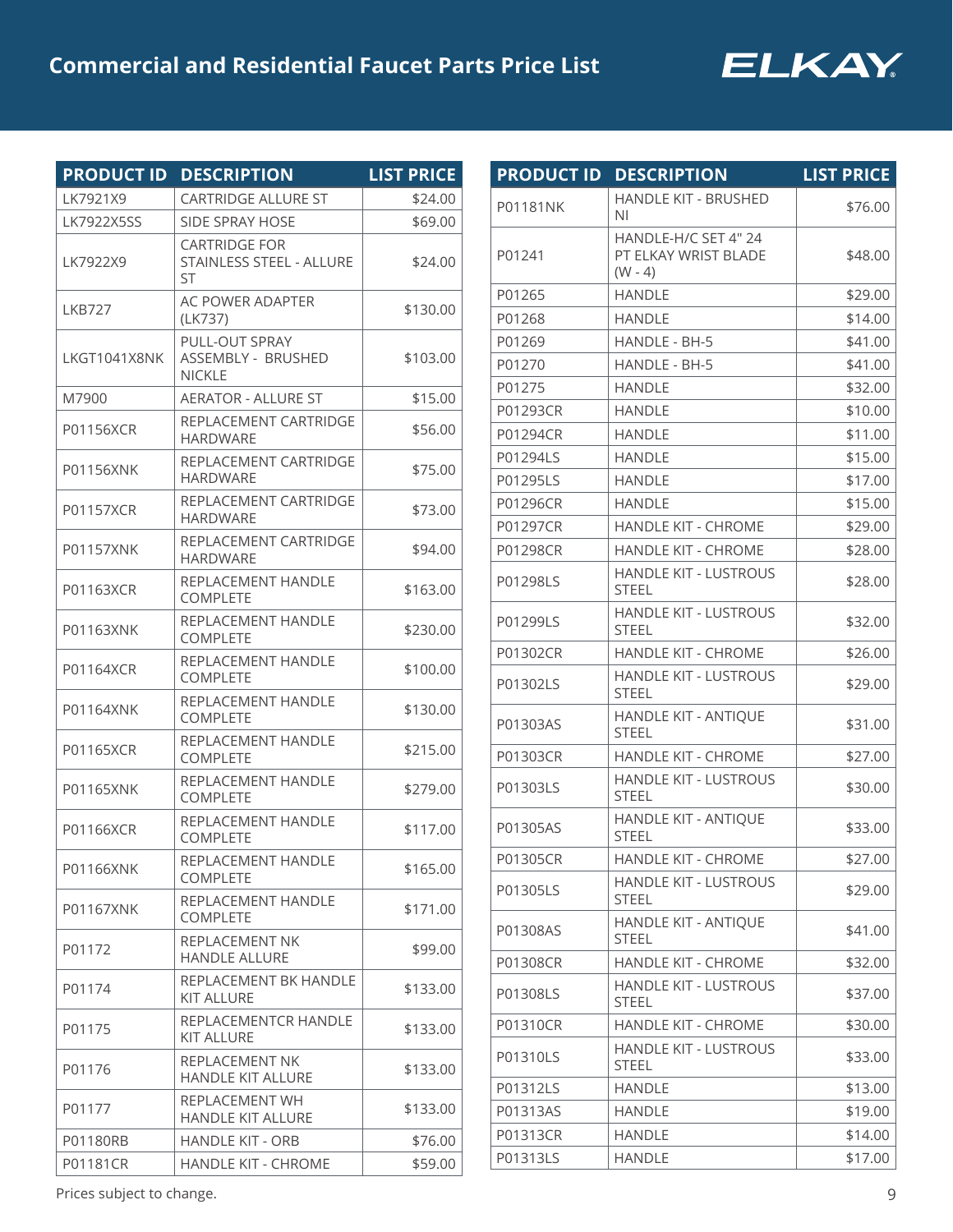|  |  | А.<br>г.<br>– ∴ |
|--|--|-----------------|
|--|--|-----------------|

|           | PRODUCT ID DESCRIPTION              | <b>LIST PRICE</b> |
|-----------|-------------------------------------|-------------------|
| P01314CR  | <b>HANDLE SEAT</b>                  | \$8.00            |
| P01314LS  | <b>HANDLE SEAT</b>                  | \$10.00           |
| P01315CR  | HANDLE AND O-RING                   | \$10.00           |
| P01315LS  | <b>HANDLE AND O-RING</b>            | \$11.00           |
| P01316AS  | <b>HANDLE</b>                       | \$19.00           |
| P01316CR  | <b>HANDLE</b>                       | \$11.00           |
| P01316LS  | <b>HANDLE</b>                       | \$15.00           |
| P01317AS  | <b>HANDLE</b>                       | \$26.00           |
| P01317CR  | <b>HANDLE</b>                       | \$18.00           |
| P01317LS  | <b>HANDLE</b>                       | \$24.00           |
| P01318AS  | <b>HANDLE KIT</b>                   | \$46.00           |
| P01318CR  | <b>HANDLE KIT</b>                   | \$33.00           |
| P01318LS  | <b>HANDLE KIT</b>                   | \$40.00           |
| P02102    | SPOUT NUT 2223 PLATED               | \$15.00           |
| P02103    | 1/2" PIPE COUPLING NUT              | \$8.00            |
| P02107    | ESCUTCHEON - KITCHEN                | \$26.00           |
| P02109    | SMALL ESCUTCHEON                    | \$23.00           |
| P02114    | <b>FLANGE - CHROME</b>              | \$15.00           |
| P02115WH  | <b>ESCUTCHEON - WHITE</b>           | \$17.00           |
| P02116    | ESCUTCHEON SLEEVE U/M               | \$18.00           |
| P02117    | <b>ESCUTCHEON SLEEVE T/M</b>        | \$18.00           |
| P02157    | 9/16"-24 MOUNTING NUT               | \$16.00           |
| P02167    | REPL BC ESC MODA                    | \$17.00           |
| P02168    | REPL CR ESC MODA                    | \$17.00           |
| P02169    | REPL NK ESC MODA                    | \$17.00           |
| P02173    | REPL AC ESC VIC/MODA                | \$17.00           |
| P02174    | REPL CR ESC VIC/MODA                | \$17.00           |
| P02175    | REPL NK ESC VIC/MODA                | \$17.00           |
| P02176    | REPL BC ESC AREZZO                  | \$18.00           |
| P02177    | REPL CR ESC AREZZO                  | \$17.00           |
| P02178    | REPL NK ESC AREZZO                  | \$17.00           |
| P02179    | REPL BC ESC MODA                    | \$10.00           |
| P02180    | REPL CR ESC MODA                    | \$11.00           |
| P02181    | REPL NK ESC MODA                    | \$11.00           |
| P02184    | REPL NK HNDL ESC VIC/<br><b>FER</b> | \$11.00           |
| P02185    | REPL AC ESC VICTORIA                | \$17.00           |
| P02186    | REPL CR ESC VICTORIA                | \$17.00           |
| P02187    | REPL NK ESC VICTORIA                | \$17.00           |
| P03080XNK | REPL SPOUT ASSEMBLY                 | \$416.00          |
| P03083XCR | REPL SPOUT ASSEMBLY                 | \$229.00          |
| P03083XNK | REPL SPOUT ASSEMBLY                 | \$325.00          |
| P03084XNK | REPL SPOUT ASSEMBLY                 | \$377.00          |

| <b>PRODUCT ID</b> | <b>DESCRIPTION</b>                          | <b>LIST PRICE</b> |
|-------------------|---------------------------------------------|-------------------|
| P03085XCR         | <b>REPL SPOUT ASSEMBLY</b>                  | \$222.00          |
| P03086XCR         | <b>REPL SPOUT ASSEMBLY</b>                  | \$220.00          |
| P03087XCR         | REPL SPOUT ASSEMBLY                         | \$289.00          |
| P03088XCR         | REPL SPOUT ASSEMBLY                         | \$299.00          |
| P03088XNK         | <b>REPL SPOUT ASSEMBLY</b>                  | \$390.00          |
| P03089XNK         | REPL SPOUT ASSEMBLY                         | \$258.00          |
| P03090NK          | L SPOUT - KITCHEN -<br><b>BRUSHED NI</b>    | \$97.00           |
| P03091RB          | L SPOUT - PREP/BAR ORB                      | \$97.00           |
| P03110            | 8" S/L SPOUT EURO                           | \$36.00           |
| P03114            | TRAD L SPT ASSY W PLTG<br>$-LOW$            | \$37.00           |
| P03118            | TRAD L SPT ASSY W/<br><b>CMPNTS - LOW</b>   | \$69.00           |
| P03123            | CONT Y SPT ASSY W/PLTG<br>- LOW             | \$78.00           |
| P03124            | CONT Y SPT ASSY W/<br><b>CMPNTS - LOW</b>   | \$120.00          |
| P03125            | LOW CONT Y SPT W/<br><b>CMPNTS AND STOP</b> | \$108.00          |
| P03126            | LOW CONT Y SPT W/PLTG<br>AND STOP           | \$73.00           |
| P03191            | SPOUT ASSY                                  | \$132.00          |
| P05040XCR         | REPL AERATOR KIT CF                         | \$32.00           |
| P05040XNK         | REPL AERATOR KIT CF                         | \$52.00           |
| P05041XX          | REPL AERATOR KIT CF                         | \$28.00           |
| P05043XX          | REPL AERATOR KIT CF                         | \$32.00           |
| P05046XX          | REPL AERATOR INSTALL<br><b>KFY CF</b>       | \$12.00           |
| P05072XX          | REPL 2.2 GPM FLOW<br><b>RESTRICTOR CF</b>   | \$75.00           |
| P05075XX          | REPL 1.75 GPM FLOW<br>RESTRICTOR CF         | \$67.00           |
| P05101            | AERATOR - RSTRD - MALE                      | \$9.00            |
| P05102            | <b>SWVL AERATOR - RSTRD</b>                 | \$46.00           |
| P05103            | AERATOR - RSTRD -<br>FEMALE                 | \$9.00            |
| P05106            | AERATOR - RSTRD - MALE/<br>FEMALE           | \$9.00            |
| P05119            | VR AERATOR KEY                              | \$4.00            |
| P05122            | <b>AERATOR INSERT - ELLA</b>                | \$2.50            |
| P05123            | THICK AERATOR WASHER<br>- ELLA              | \$2.50            |
| P05124            | AERATOR WASHER - ELLA                       | \$2.50            |
| P05125PSS         | POLISHED AERATOR<br><b>HOUSING - ELLA</b>   | \$27.00           |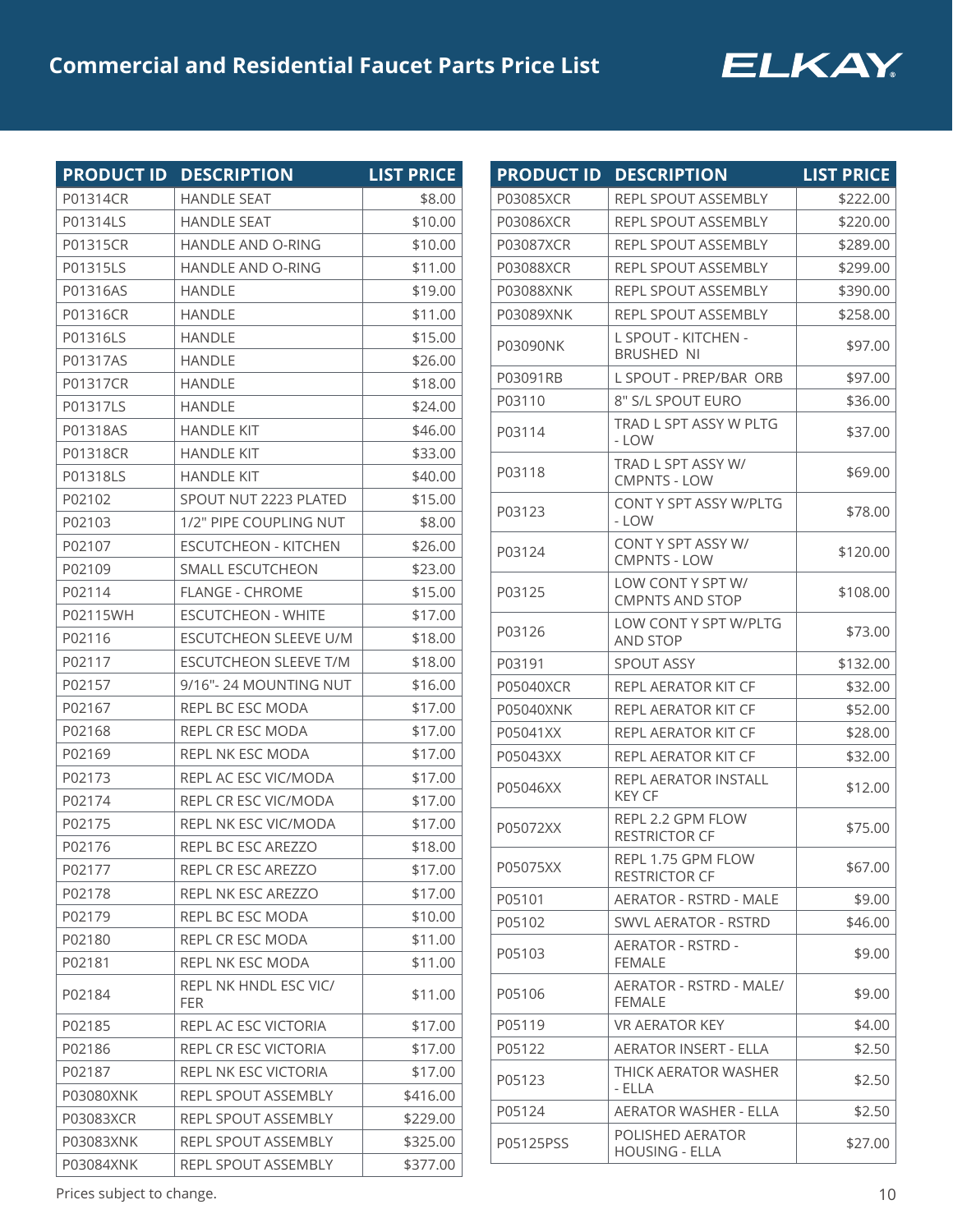|  |     | ◢. |                  |
|--|-----|----|------------------|
|  | – ∼ |    | and the contract |

| <b>PRODUCT ID</b> | <b>DESCRIPTION</b>                             | <b>LIST PRICE</b> |
|-------------------|------------------------------------------------|-------------------|
| P05125SSS         | <b>SATIN AERATOR HOUSING</b><br>- Ella         | \$27.00           |
| P05129            | 1.5 GPM AERATOR - RSTRD<br>- MALE              | \$9.00            |
| P05134            | <b>FLOW REGULATOR 1.5</b><br><b>GPM</b>        | \$5.40            |
| P05135            | <b>FLOW REGULATOR 2.2</b><br>GPM               | \$2.50            |
| P05136CR          | <b>AERATOR ASSEMBLYY 2.2</b><br><b>GPM</b>     | \$4.00            |
| P05138CR          | <b>AERATOR ASSEMBLY-1.5</b><br>GPM             | \$5.40            |
| P05139CR          | <b>AERATOR ASSEMBLY-2.2</b><br><b>GPM</b>      | \$5.40            |
| P05140AS          | <b>AERATOR ASSEMBLY</b>                        | \$9.00            |
| P05140CR          | <b>AERATOR ASSEMBLY</b>                        | \$6.40            |
| P05140LS          | AERATOR ASSEMBLY                               | \$8.00            |
| P05141            | <b>FLOW REGULATOR - 2.2</b><br><b>GPM</b>      | \$9.00            |
| P05142            | <b>FLOW REGULATOR - 1.5</b><br><b>GPM</b>      | \$9.00            |
| P05144AS          | AERATOR                                        | \$40.00           |
| P05144CR          | <b>AERATOR</b>                                 | \$33.00           |
| P05144LS          | AERATOR                                        | \$39.00           |
| P05146CR          | <b>AERATOR ASSEMBLY</b>                        | \$6.40            |
| P05146LS          | AERATOR ASSEMBLY                               | \$8.00            |
| P05147            | QUICK CONNECT                                  | \$2.50            |
| P12005            | <b>PLATE</b>                                   | \$7.00            |
| P12008            | <b>LOCKING PLATE P02727</b><br>REF a54240      | \$24.00           |
| P21029XX          | <b>BOTTLE - SOAP DISPENSER</b>                 | \$11.00           |
| P21031XRB         | SPOUT - SOAP DISP - ORB                        | \$78.00           |
| P21032XX          | MOUNTING KIT - SOAP<br>DISP                    | \$37.00           |
| P21034XX          | PUMP - SOAP DISPENSER                          | \$12.00           |
| P21035XNK         | REPL DISPENSER HEAD<br>OVALE                   | \$213.00          |
| P21038XX          | REPL DISPENSER PUMP                            | \$59.00           |
| P21039XX          | REPL DISPENSER MOUNT<br><b>HARDWARE</b>        | \$46.00           |
| P21040XX          | REPL SOAP CONTAINER                            | \$57.00           |
| P21041            | MOUNTING KIT                                   | \$39.00           |
| P21043PN          | SPOUT - SOAP DISP -<br>POLISHED NI             | \$103.00          |
| P28045            | <b>RETAINING RING VALVE -</b><br><b>FAUCET</b> | \$4.00            |
| P28114            | CHECK VALVE 10MM                               | \$5.40            |

| <b>PRODUCT ID</b> | <b>DESCRIPTION</b>                               | <b>LIST PRICE</b> |
|-------------------|--------------------------------------------------|-------------------|
| P28137            | <b>DIVERTER</b>                                  | \$2.50            |
| P29053XX          | REPL CERAMIC CARTRIDGE                           | \$156.00          |
| P29107            | RIGHT PLUNGER                                    | \$8.00            |
| P29119            | KEROX CARTRIDGE KJ35A                            | \$29.00           |
| P29121NL          | NO LEAD CERAMIC DISK<br><b>CARTRIDGE RH</b>      | \$27.00           |
| P29122NL          | NO LEAD CERAMIC DISK<br><b>CARTRIDGE LH</b>      | \$27.00           |
| P29124XX          | REPL CARTRIDGE - 35MM                            | \$86.00           |
| P29128            | <b>CARTRIDGE NUT</b>                             | \$11.00           |
| P29225XX          | REPL CARTRIDGE 25MM                              | \$105.00          |
| P29236            | REPL CRTDG NUT KIT<br><b>ALLURE</b>              | \$67.00           |
| P29238            | REPL CR CRTDG NUT KIT<br><b>ALLURE</b>           | \$108.00          |
| P29239            | REPL NK CRTDG NUT KIT<br><b>ALLURE</b>           | \$99.00           |
| P29240            | REPL CRTDG NUT MODA                              | \$24.00           |
| P29241            | <b>REPL CRTDG NUT</b>                            | \$23.00           |
| P29242CR          | <b>CARTRIDGE CAP - CHROME</b>                    | \$17.00           |
| P29242NK          | <b>CARTRDG CAP - BRUSHED</b><br>ΝI               | \$21.00           |
| P29242RB          | CARTRDG CAP - ORB                                | \$21.00           |
| P29243CR          | <b>CARTRIDGE CAP - CHROME</b>                    | \$15.00           |
| P29243NK          | <b>CARTRIDGE CAP -</b><br><b>BRUSHED NI</b>      | \$19.00           |
| P29243PN          | <b>CARTRIDGE CAP -</b><br>POLISHED NI            | \$19.00           |
| P29243RB          | <b>CARTRIDGE CAP - ORB</b>                       | \$19.00           |
| P29247            | CARTRIDGE                                        | \$11.00           |
| P29248            | CARTRIDGE                                        | \$14.00           |
| P29249            | CARTRIDGE (COLD)                                 | \$8.00            |
| P29250            | CARTRIDGE (HOT)                                  | \$8.00            |
| P29257            | CARTRIDGE (COLD)                                 | \$8.00            |
| P29258            | CARTRIDGE (HOT)                                  | \$8.00            |
| P29259            | <b>NUT</b>                                       | \$2.50            |
| P29260            | <b>SCREW</b>                                     | \$2.50            |
| P300065           | REPLACEMENT SPOUT<br>ASSM FOR LK3000CR 6<br>1/2" | \$91.00           |
| P30100            | STEM ASSEMBLY                                    | \$11.00           |
| P30113            | <b>REPL SHANK - ALLURE</b>                       | \$34.00           |
| P33010            | <b>HOSE TEE ASSEMBLY</b>                         | \$14.00           |
| P35032            | WASHER - WEAR                                    | \$6.40            |
| P35102            | <b>BAG OF HARDWARE</b>                           | \$33.00           |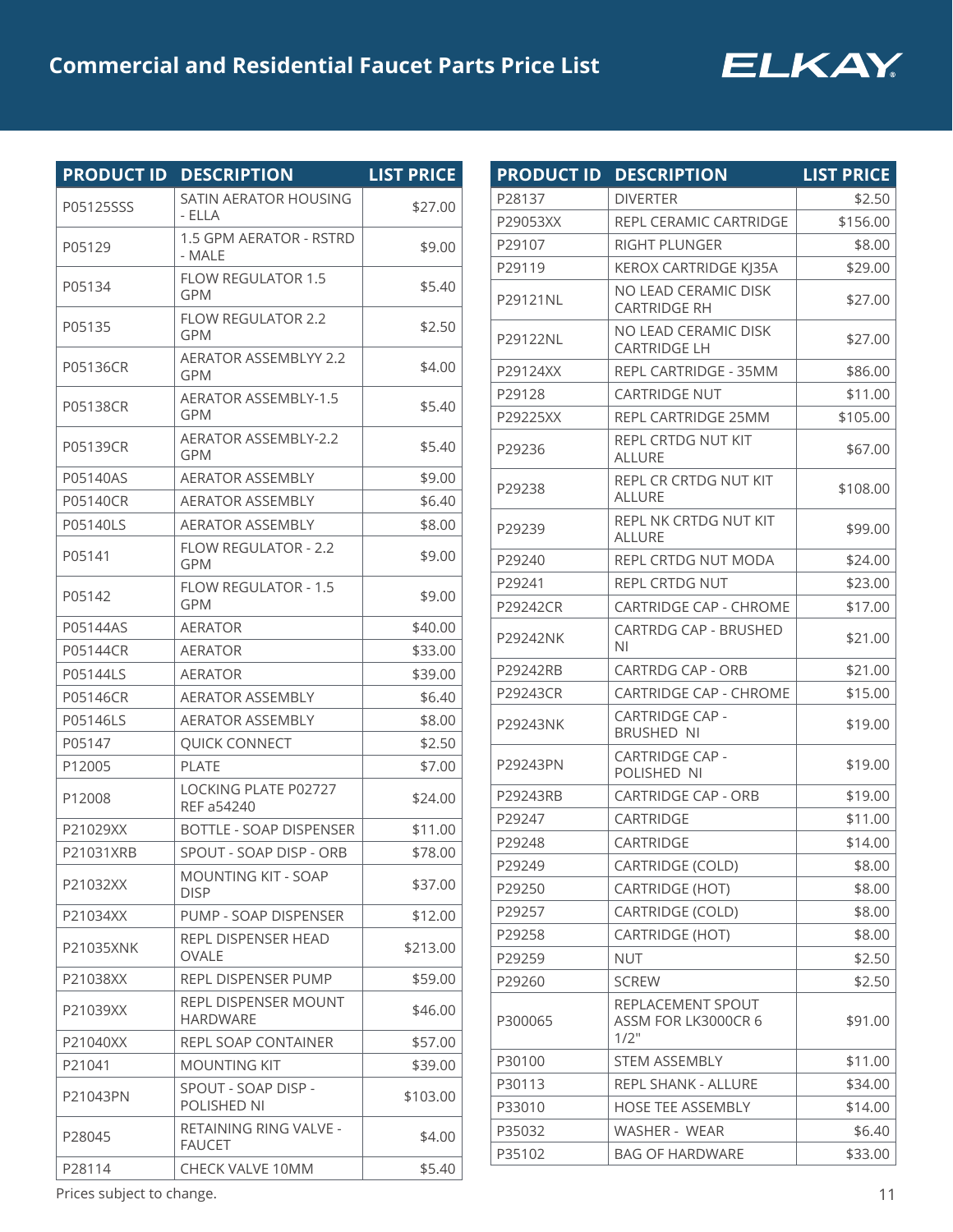|  |  |  | v.<br>. . | . . | - |
|--|--|--|-----------|-----|---|
|--|--|--|-----------|-----|---|

| <b>PRODUCT ID</b> | <b>DESCRIPTION</b>                          | <b>LIST PRICE</b> |
|-------------------|---------------------------------------------|-------------------|
| P35105            | <b>BAG OF HARDWARE</b>                      | \$39.00           |
| P35122            | <b>GASKET</b>                               | \$9.00            |
| P35163            | <b>WASHER</b>                               | \$6.40            |
| P35169            | <b>BRASS WASHER</b>                         | \$6.40            |
| P35172            | <b>WASHER (.375)</b>                        | \$6.50            |
| P35175            | 1/2ID RBR WSHR FOR<br>A51443                | \$7.00            |
| P35176            | WASHER 7/8 NOM<br><b>SERIES-N GALV</b>      | \$6.50            |
| P35179            | FLAGSHIP MOUNTING<br>WASHER                 | \$15.00           |
| P35180            | WASHER P2212                                | \$5.40            |
| P35196            | SM BUTTON (HOT)                             | \$6.40            |
| P35197            | SM BUTTON (COLD)                            | \$6.40            |
| P35208            | RDH SQN CRG BLT 5/16-18<br>X 28L            | \$6.50            |
| P35209            | SPLIT BEARING (PAIR)                        | \$19.00           |
| P35210            | <b>MOLDED POPPET</b>                        | \$6.50            |
| P35211            | <b>HOT BUTTON - RED</b><br><b>STAMPED</b>   | \$8.00            |
| P35212            | <b>COLD BUTTON - BLUE</b><br><b>STAMPED</b> | \$8.00            |
| P35215            | <b>STOP PIN</b>                             | \$13.00           |
| P35218            | FLGSHP WEAR RING - .030                     | \$11.00           |
| P35229            | <b>SPACER DIVERTER TUBE</b>                 | \$19.00           |
| P35243            | SPACER 1/8" LGTH                            | \$9.00            |
| P35251            | <b>WEAR RING ID-1.125 - OD-</b><br>.965     | \$6.50            |
| P35253            | <b>CUT SPLIT BEARING</b>                    | \$11.00           |
| P35257            | <b>REPL MNTING KIT -</b><br><b>ALLURE</b>   | \$73.00           |
| P35258            | REPL MNTING KIT -<br><b>ALLURE</b>          | \$133.00          |
| P35259            | REPL FLANGE - ALLURE                        | \$34.00           |
| P35295            | <b>METAL WASHER</b>                         | \$2.50            |
| P35296            | RUBBER WASHER                               | \$2.50            |
| P35298            | WASHER                                      | \$2.50            |
| P35299            | WASHER                                      | \$2.50            |
| P35300            | WASHER                                      | \$2.50            |
| P35301            | WASHER                                      | \$2.50            |
| P35304            | WASHER                                      | \$2.50            |
| P35305            | WASHER                                      | \$2.50            |
| P35308            | WASHER                                      | \$2.50            |
| P35309            | <b>WASHER</b>                               | \$4.00            |
| P35310            | <b>WASHER</b>                               | \$2.50            |

| <b>PRODUCT ID</b> | <b>DESCRIPTION</b>                       | <b>LIST PRICE</b> |
|-------------------|------------------------------------------|-------------------|
| P35311            | WASHER                                   | \$2.50            |
| P35312            | <b>WASHER</b>                            | \$2.50            |
| P35313            | WASHER                                   | \$2.50            |
| P35314            | <b>WASHER</b>                            | \$2.50            |
| P36114            | 10-24 UNC-2A SCREW -<br><b>BLUE</b>      | \$8.00            |
| P36115            | 10-24 UNC-2A SCREW -<br>RED              | \$8.00            |
| P36118            | <b>OVH MSCR-PHLP</b><br>10-24UNC-2A 6.5L | \$6.40            |
| P36119            | <b>SCREW - HANDLE</b>                    | \$6.40            |
| P36120            | <b>SCREW - HANDLE</b>                    | \$6.40            |
| P36121            | OVH SLFTPG-PHLP 10-<br>16BT 14L          | \$6.40            |
| P36142            | REPL SET SCREW - ALLURE                  | \$7.00            |
| P36158            | <b>BOLT</b>                              | \$2.50            |
| P36159            | <b>MOUNTING NUT</b>                      | \$2.50            |
| P36160            | <b>MOUNTING NUT</b>                      | \$2.50            |
| P36163            | <b>SCREW</b>                             | \$2.50            |
| P36164            | <b>SCREW</b>                             | \$2.50            |
| P36165            | <b>SCREW</b>                             | \$2.50            |
| P36168            | <b>SCREW</b>                             | \$2.50            |
| P36169            | NUT                                      | \$5.40            |
| P37040            | O-RING - VALVE                           | \$5.40            |
| P37102            | O RING (A54631)                          | \$2.50            |
| P37107            | 016 O RING (A51937)                      | \$6.50            |
| P37112            | 114 O RING (A52114)                      | \$8.00            |
| P37113            | 115 O RING (A51861)                      | \$8.00            |
| P37114            | 116 O RING (A51484)                      | \$6.50            |
| P37119            | 131 O RING (A53245)                      | \$6.50            |
| P37122            | 223 O RING (A52387)                      | \$5.40            |
| P37124            | O-RING - AS568-140                       | \$4.00            |
| P37126            | REPL O-RING - ALLURE                     | \$7.00            |
| P37141            | O-RING                                   | \$2.50            |
| P37142            | O-RING                                   | \$2.50            |
| P37144            | O-RING                                   | \$2.50            |
| P37146            | O-RING                                   | \$2.50            |
| P37147            | O-RING                                   | \$2.50            |
| P38031XX          | REPL SPOUT SET SCREW<br>CF               | \$9.00            |
| P38033XX          | REPL SPOUT SET SCREW<br>CF               | \$8.00            |
| P38034XX          | REPL SPOUT SET SCREW<br>CF               | \$8.00            |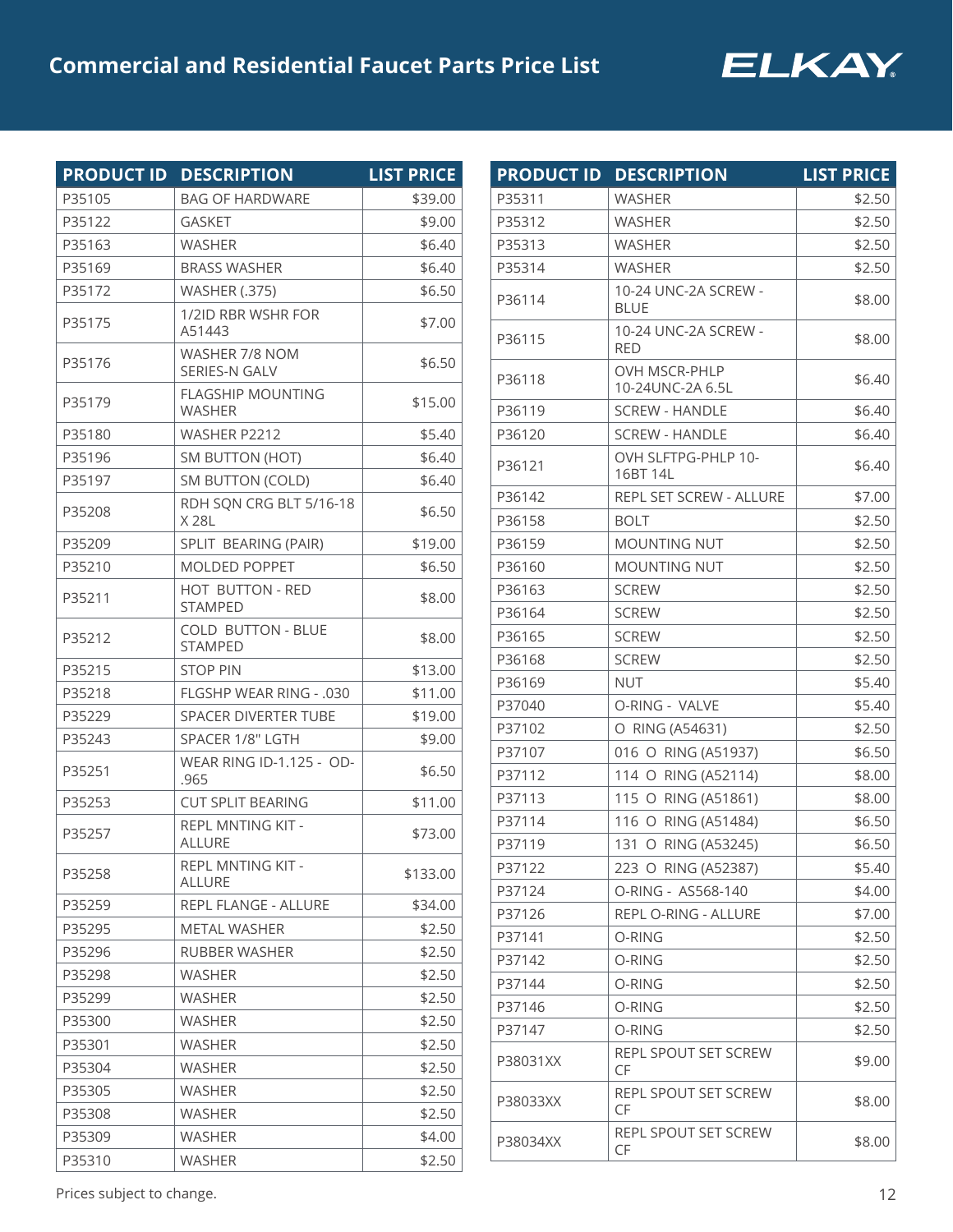| <b>PRODUCT ID</b> | <b>DESCRIPTION</b>                                              | <b>LIST PRICE</b> |
|-------------------|-----------------------------------------------------------------|-------------------|
| P38035XX          | REPL HANDLE SET SCREW<br>M5X4 CF                                | \$9.00            |
| P38036XCR         | REPL HANDLE SET SCREW<br><b>COVER CF</b>                        | \$5.40            |
| P38036XNK         | REPL HANDLE SET SCREW<br><b>COVER CF</b>                        | \$27.00           |
| P38037XX          | REPL HANDLE SET SCREW<br><b>M5X10 CF</b>                        | \$8.00            |
| P38038XCR         | REPL SPOUT SET SCREW<br><b>COVER CF</b>                         | \$5.50            |
| P38038XNK         | <b>REPL SPOUT SET SCREW</b><br><b>COVER CF</b>                  | \$27.00           |
| P38039XX          | <b>REPL SPOUT SET SCREW</b><br>CF                               | \$9.00            |
| P38104            | <b>SET SCREW W/NYLON</b><br><b>PATCH</b>                        | \$7.00            |
| P38111            | <b>SET SCREW</b>                                                | \$2.50            |
| P38112            | <b>SET SCREW PLUG</b>                                           | \$2.50            |
| P38113            | SET SCREW PLUG (BLUE)                                           | \$2.50            |
| P38114            | SET SCREW PLUG (RED)                                            | \$2.50            |
| P38121            | LKAV1061/LKAV3030<br><b>SPRAY HEAD CHROME</b>                   | \$38.00           |
| P38123            | LKAV1061/LKAV3030<br><b>SPRAY HEAD MATTE</b><br><b>BLACK</b>    | \$52.00           |
| P38125            | LKHA1031/LKAV3031<br><b>SPRAY HEAD LUSTROUS</b><br><b>STEEL</b> | \$52.00           |
| P38129            | LKGT4083 SPRAY HEAD<br><b>CHROME</b>                            | \$8.00            |
| P38133            | LKAV2061 SPRAY HEAD<br><b>CHROME</b>                            | \$24.00           |
| P38134            | LKAV2061 SPRAY HEAD<br><b>LUSTROUS STEEL</b>                    | \$16.00           |
| P38137            | <b>LOTA FAUCET FLANGE</b><br><b>LUSTROUS STEEL</b>              | \$5.50            |
| P38138            | <b>LOTA FAUCET FLANGE</b><br>MATTE BI ACK                       | \$16.00           |
| P38149            | LOTA FAUCET CARTRIDGE                                           | \$9.00            |
| P38161            | LKAV1061/LKAV3030<br><b>HANDLE MATTE BLACK</b>                  | \$16.00           |
| P38165            | <b>LOTA FAUCET PLASTIC</b><br><b>WASHER</b>                     | \$4.50            |
| P38166            | LOTA FAUCET MOUNTING<br>NUT                                     | \$10.00           |
| P38168            | LKAV3021 AERATOR                                                | \$2.00            |
| P38169            | LOTA QUICK CONNECT #1                                           | \$9.00            |
| P38175            | LKAV3031 SPRAY HEAD<br><b>BLACK STAINLESS</b>                   | \$36.00           |

| <b>PRODUCT ID</b> | <b>DESCRIPTION</b>                               | <b>LIST PRICE</b> |
|-------------------|--------------------------------------------------|-------------------|
| P38177            | LKAV2061 SPRAY HEAD<br><b>MATTE BLACK CHROME</b> | \$27.00           |
| P39016XX          | REPL SPOUT KEY 3MM CF                            | \$12.00           |
| P43126            | <b>ALLURE MASTER CARTON</b>                      | \$13.00           |
| P43137            | <b>INDIVIDUAL CARTON</b>                         | \$7.00            |
| P43165            | POLY BAG 6 X 18 X 1.5 MIL<br>(A52865)            | \$6.50            |
| P43167            | POLYBAG 6 X 6 X 2 MIL<br>(A52059) WITH 1/8" HOLE | \$2.50            |
| P44271XCR         | REPL PULL-OUT ASSEMBLY                           | \$445.00          |
| P44271XNK         | REPL PULL-OUT ASSEMBLY                           | \$578.00          |
| P44272XCR         | <b>REPL PULL-DOWN</b><br><b>ASSEMBLY</b>         | \$222.00          |
| P44272XNK         | <b>REPL PULL-DOWN</b><br><b>ASSEMBLY</b>         | \$289.00          |
| P44273XCR         | <b>REPL PULL-DOWN</b><br><b>ASSEMBLY</b>         | \$341.00          |
| P44273XNK         | <b>REPL PULL-DOWN</b><br><b>ASSEMBLY</b>         | \$445.00          |
| P44274XCR         | <b>REPL PULL-DOWN</b><br><b>ASSEMBLY</b>         | \$191.00          |
| P44274XNK         | <b>REPL PULL-DOWN</b><br><b>ASSEMBLY</b>         | \$245.00          |
| <b>P44275XCR</b>  | REPL PULL-OUT ASSEMBLY                           | \$322.00          |
| P44275XNK         | REPL PULL-OUT ASSEMBLY                           | \$417.00          |
| P44276XCR         | REPL PULL-OUT ASSEMBLY                           | \$183.00          |
| P44276XNK         | REPL PULL-OUT ASSEMBLY                           | \$240.00          |
| P44277            | WEIGHT                                           | \$9.00            |
| P44278            | WEIGHT                                           | \$12.00           |
| P44305            | <b>SPRAY EURO ASSY MALE</b><br>W/NEST CR         | \$149.00          |
| P44310XX          | REPL PULL-OUT WEIGHT<br><b>ASSY CF</b>           | \$66.00           |
| P44312XX          | REPL PULL-DOWN WEIGHT<br>ASSY CF                 | \$59.00           |
| P44313            | REPL WEIGHT - ALLURE                             | \$21.00           |
| P45102            | SIDE SPRAY METAL<br><b>CHROME</b>                | \$254.00          |
| P45105            | SPRAYHOSE ASSEMBLY                               | \$45.00           |
| P45107            | REPL CR SS NEST - ALLURE                         | \$133.00          |
| P45108            | REPL NK SS NEST - ALLURE                         | \$133.00          |
| P45746CR          | <b>SPRAY</b>                                     | \$26.00           |
| P46006XX          | REPL MOUNTING<br><b>HARDWARE</b>                 | \$78.00           |
| P46007XX          | REPL MOUNTING<br>HARDWARE                        | \$112.00          |
| P46036            | <b>DIAPHRAGM</b>                                 | \$7.00            |